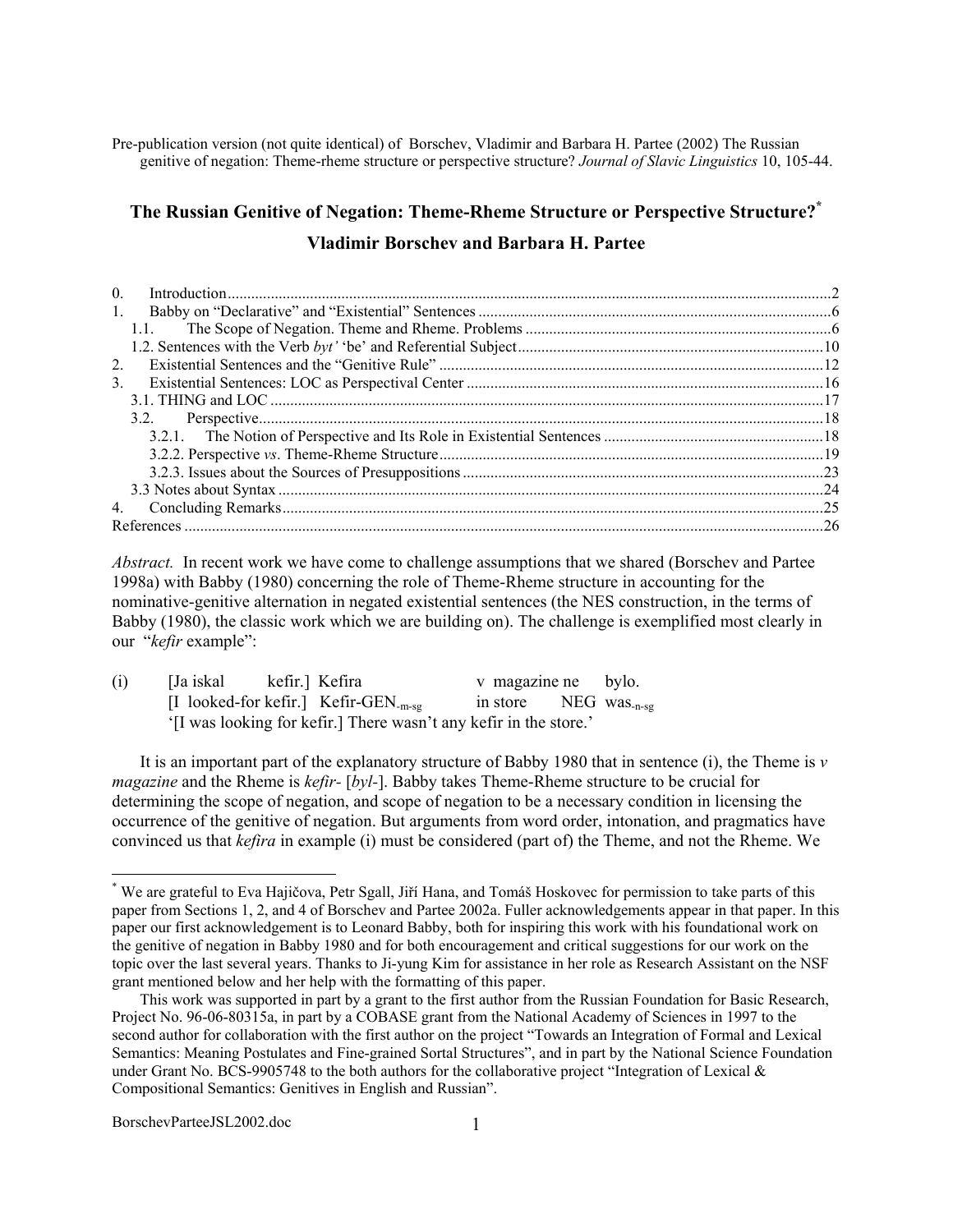now argue that independent of Theme-Rheme structure there is a relevant "perspective structure", a kind of diathesis choice, allowing a proposition involving a suitable verb to be structured with either of its two arguments as "Perspectival Center". In a locative DS, the sentence predicates "being in a certain location" of the "thing" argument, whereas in an ES, the sentence predicates "having a certain thing in it" of the "location" argument. The theoretical status of such a layer of structure remains in need of further investigation.

#### **0. Introduction**

We agree with Comrie (1980) in his assessment of the significance of Babby's (1980) account of the interaction among the formal properties of the subject genitive of negation construction and its semantic and pragmatic properties: where others had given lists of properties that facilitate or impede the use of genitive of negation, "it is in providing a more general solution to these problems that Babby's main contribution lies." (p. xiii) After reviewing the principal generalizations identified by Babby in that landmark work, Comrie notes that "related semantico-pragmatic properties that are often treated as arbitrary in earlier analyses are shown to be special cases of, or at least correlated with, the above-mentioned generalizations." (p.xiv)

 Our own work on this topic, starting with Borschev and Partee 1998a, has been built on the foundations of Babby's work; our principal goal has been to try to formalize some of the semantic and pragmatic insights found in Babby's work and to integrate them with some of the insights into lexical semantics that have come from the work of Padučeva and other members of the Moscow semantic school. As our work has progressed, we have found ourselves making modifications in certain points of Babby's analysis. One such point of difference concerns the role Babby attributes to Theme-Rheme structure in determining the scope of negation. We now believe that the crucial distinction is not to be found in Theme-Rheme structure but needs a new structure which we call Perspective Structure. The nature of this structure and the differences between our current position and Babby's are described below. We consider the issues far from settled, and in any case we consider our modifications as friendly amendments to Babby's account, with which we have far more points of agreement than of disagreement.

We will follow Babby's (1980) terminology of "negated declarative sentences" (NDS), for the sentences with nominative subjects, and "negated existential sentences<sup>1</sup>" (NES), for those with genitive "subjects", as in (1a) and (2a) (his (81a-b), from Ickovič 1974). We give the corresponding affirmative sentences (ADS and AES) in (1b) and  $(2b)^2$ .

 $2$  In glossing our examples, we use the following abbreviations:

| <b>NOM</b> | nominative | SG | singular      |
|------------|------------|----|---------------|
| <b>GEN</b> | genitive   | PL | plural        |
| <b>ACC</b> | accusative |    | first person  |
| M          | masculine  | 2  | second person |
| F          | feminine   | 3  | third person  |
| N          | neuter     |    |               |

We use boldface to highlight the relevant occurrences of **NOM** and **GEN** on nouns and **N.SG** on non-agreeing

BorschevParteeJSL2002.doc 2

<sup>&</sup>lt;sup>1</sup> The most common term in Russian corresponding to Babby's "existential sentences" is *bytijnye predloženija*; see Arutjunova (1976, 1997), Arutjunova and Širjaev (1983). The contrasting term "declarative" is not widespread in the English-language literature, and is perhaps not the best choice, but there is no standard alternative term. The Russian alternative preferred by Arutjunova and Padučeva is "*sobytijnye" predloženija,* 'eventive sentences', but that does not apply comfortably to the stative "locative" sentences which frequently form minimal pairs with ES's.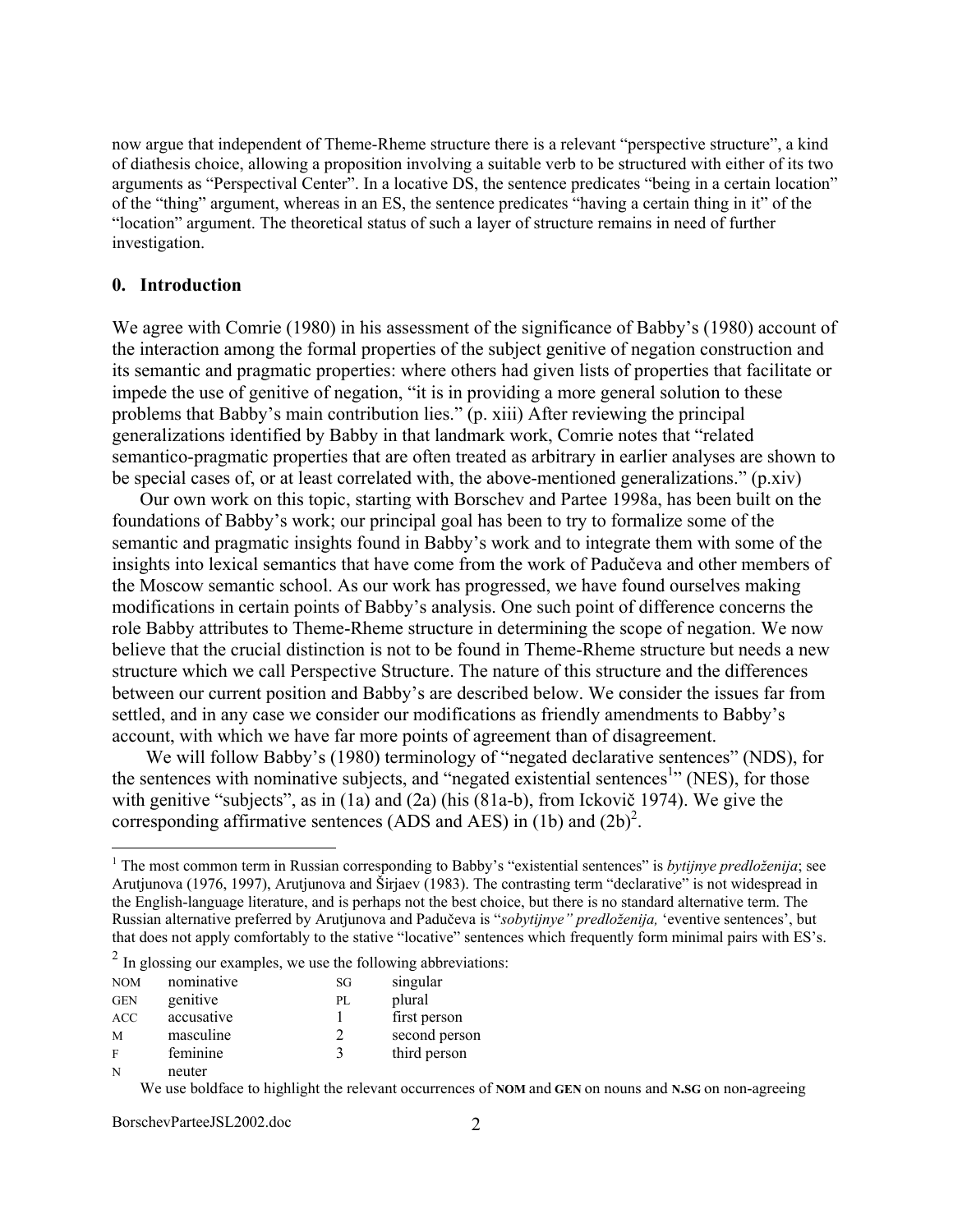|            | iz polka ne<br>$(1)NDS$ (a) Otvet<br>prišel.                        |
|------------|---------------------------------------------------------------------|
|            | from regiment NEG $\ar{irved}_{M.SG}$<br>$Answer_{NOM.M.SG}$        |
|            | 'The answer from the regiment has not arrived.'                     |
| ADS.       | iz polka prišel.<br>(b) Otvet                                       |
|            | from regiment arrived $_{M,SG}$<br>Answer NOM.M.SG                  |
|            | 'The answer from the regiment has arrived.'                         |
|            | $(2)$ NES $(a)$ Otveta<br>iz polka ne prišlo.                       |
|            | Answer <sub>GENM.SG</sub> from regiment NEG arrived <sub>N.SG</sub> |
|            | There was no answer from the regiment.'                             |
| <b>AES</b> | (b) Prišel<br>polka.<br>otvet<br>1Z                                 |
|            | $ArrivedM.SG$ answer <sub>NOM,M.SG</sub><br>from regiment           |
|            | There was an answer from the regiment.                              |

 As Babby notes, the affirmative ADS and AES sentences differ (obligatorily) in the order of subject and verb, while in the negative sentences, where the difference between NDS and NES is marked by case, the word order can vary; we return to this important point later.

Here are some more standard examples.<sup>3</sup>

|                    | $(3)$ a. NDS: Stok                                              |     |                | talyx vod ne nabljudalsja.                                        |
|--------------------|-----------------------------------------------------------------|-----|----------------|-------------------------------------------------------------------|
|                    | $Runoff_{NOMMSG}$ melted water NEG was observed <sub>MSG</sub>  |     |                |                                                                   |
|                    | 'No runoff of thawed snow was observed.' <sup>4</sup>           |     |                |                                                                   |
|                    | b. NES: Stoka talyx vod ne nabljudalos'.                        |     |                |                                                                   |
|                    | $Runoff_{GENMSG}$ melted water NEG was observed <sub>n.sG</sub> |     |                |                                                                   |
|                    |                                                                 |     |                | 'No runoff of thawed snow was observed.' (= There was no runoff.) |
|                    | (4) a. NDS: $*(\#)$ Somnenija ne byli. <sup>5</sup>             |     |                |                                                                   |
|                    | $Doubts_{NOM.N.PL}$ NEG were <sub>N.PL</sub>                    |     |                |                                                                   |
|                    | b. NES: Somnenij ne bylo.                                       |     |                |                                                                   |
|                    | $Doubts_{\text{GENN-PL}}$ NEG were <sub>n.sg</sub>              |     |                |                                                                   |
|                    | There were no doubts.'                                          |     |                |                                                                   |
| $(5)$ a. NDS: Lena |                                                                 | ne  | pela.          |                                                                   |
|                    | $Lena_{NOM.F.SG}$                                               | NEG | sang $_{F,SG}$ |                                                                   |
|                    | 'Lena didn't sing.'                                             |     |                |                                                                   |
|                    |                                                                 |     |                |                                                                   |

verbs. We do not gloss irrelevant morphology.

BorschevParteeJSL2002.doc 3

<sup>&</sup>lt;sup>3</sup> Example (**Error! Reference source not found.**) is from Ickovič (1974) (cited in Babby 1980), and example (**Error! Reference source not found.**) from Babby 1980. After many years of work on GenNeg, a large collection of examples has in a sense become common property. We largely take our examples from this collection (sometimes with variations), drawing principally on examples cited by Ickovič (1974), Babby (1980), Apresjan (1980, 1985), and Padučeva (1992, 1997). 4

 $\frac{1}{4}$  This is Babby's translation (Babby 1980: 59); in most cases he translates nominative subjects in NDS's with the definite article, and we believe a definite article would be appropriate in this case as well.

<sup>&</sup>lt;sup>5</sup> The status of examples like (**Error! Reference source not found.**a) as "ungrammatical (\*)" or "infelicitous or semantically anomalous without a special context (#)" is a theory-dependent matter that does not have a straightforward answer. Examples (**Error! Reference source not found.**a) and (**Error! Reference source not found.**b) are very hard to improve by manipulating the context; other "bad" examples are much easier to improve by that means.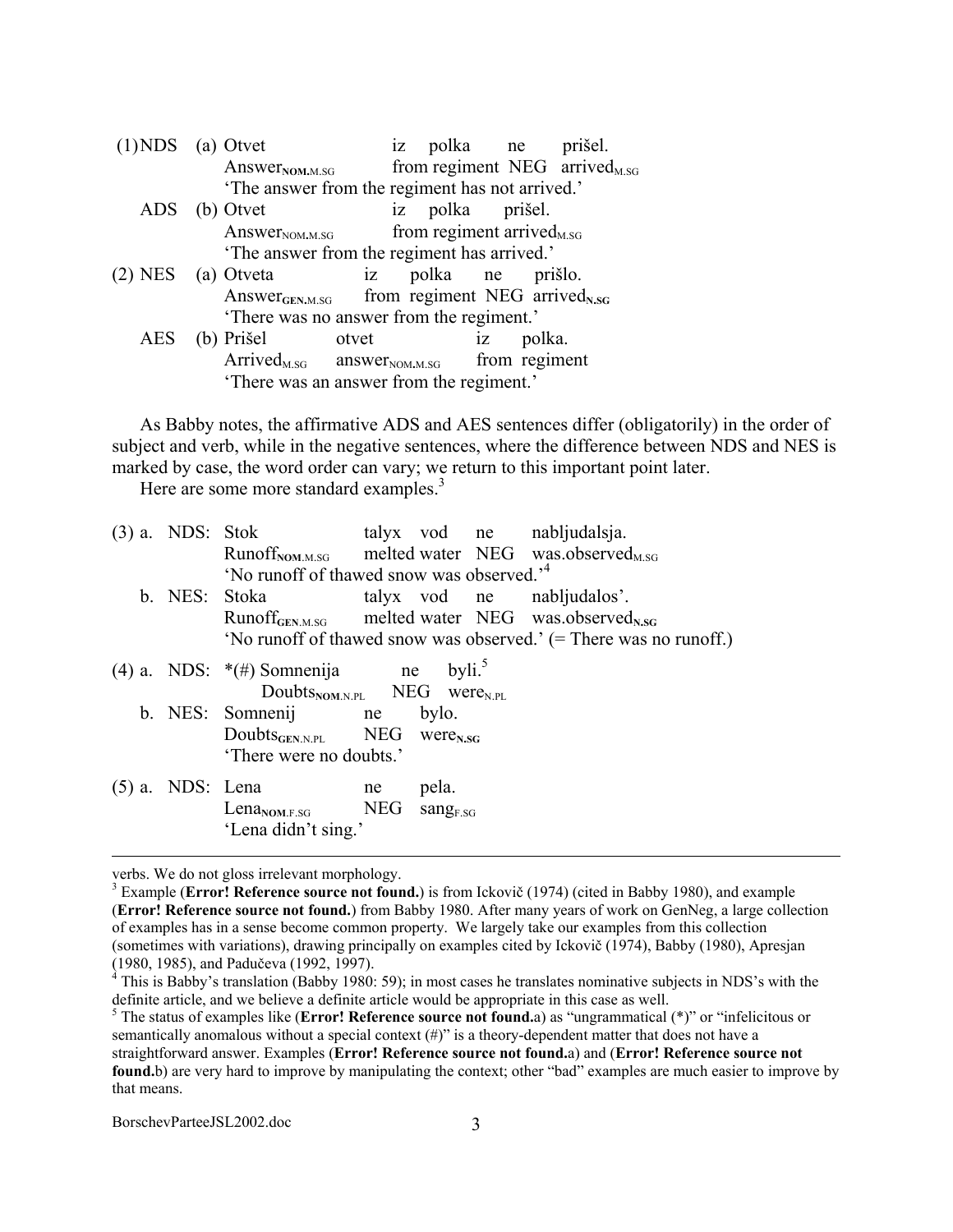b. NES:  $*(\#)$  Leny ne pelo. Lena**GEN**.F.SG NEG sang**N.SG**

 Among the many puzzles about GenNeg, we have been most concerned with the characterization of the semantics of the construction. One question in this area is why, under sentential negation, some sentences allow only genitive subject, some only nominative subject, and some both. When both are possible, we want to know what the difference is. It is to be hoped that if we understand the semantics of the construction and the lexical semantics of the various verbs, the answers to those questions will follow. Here is Apresjan 1985:

The key to understanding the construction we are considering can be found in the position taken long ago in the works of S.O. Karcevskij and R. Jakobson, namely that in negative sentences with the genitive case, "the subject itself is negated" (Jakobson), and in negative sentences with nominative case, "what is negated is not the subject, but its activity" (Karcevskij), or, speaking in the words of R. Jakobson, "just the action". (Apresjan 1985: 295)

 In a certain sense, it is that same claim which is sharpened and developed in the work of Babby (1980). Babby holds that the scope of sentential negation is different in "existential sentences" (ES's) and "declarative sentences" (DS's), and that that difference is in turn determined by the differing communicative structure of these sentences, the structure of Theme and Rheme. According to Babby, in an ES, the entire sentence falls within the Rheme, and hence when the sentence is negated, the subject as well as the verb falls within the scope of negation. In a DS, on the other hand, the subject is the Theme and the verb (and its complements, if any) is within the Rheme; therefore, under sentential negation, the subject is outside the scope of negation.

 Many other accounts have been offered from many points of view and in many different theoretical frameworks. In recent years the stream of literature on this theme has not diminished, and evidently not all "keys to understanding the construction we are considering" have been found yet. Thus for example E.V. Padučeva stresses the interaction of verbs of perception with this construction and discusses the role of "Observer<sup>6</sup>" (Padučeva 1992, 1997). Many works are dedicated to the syntactic aspects of the given construction, and there has been much discussion of the hypothesized centrality of "Unaccusativity" as a pivotal and explanatory property of the verbs whose "subjects" (being underlying Objects) appear in the genitive under negation.<sup>7</sup> Other works focus in addition or instead on hypotheses concerning the position(s) of negation with respect to the verbal complex and its relation to the position of arguments in existential and

<sup>&</sup>lt;sup>6</sup> The linguistic notion of an *observer* is looked at in detail in the works of Ju. D. Apresjan, in particular in Apresjan (1986). The point of view of an implicit observer also plays a role in Fillmore's analysis of English *come* and *go* (Fillmore 1971), and in a number of insightful works by Carlota Smith and by Padučeva about the manipulation by authors of fiction of the points of observation from which the reader is 'shown' the unfolding scene (see, for example, Smith and Whitaker 1985, Padučeva 1994, 1996.) 7

<sup>&</sup>lt;sup>7</sup> Pesetsky (1982) argued in favor the hypothesis that Unaccusativity is a crucial part of the explanation of GenNeg, as do Perlmutter and Moore (1999) in the framework of Relational Grammar. Babby (2001) argues against the hypothesis.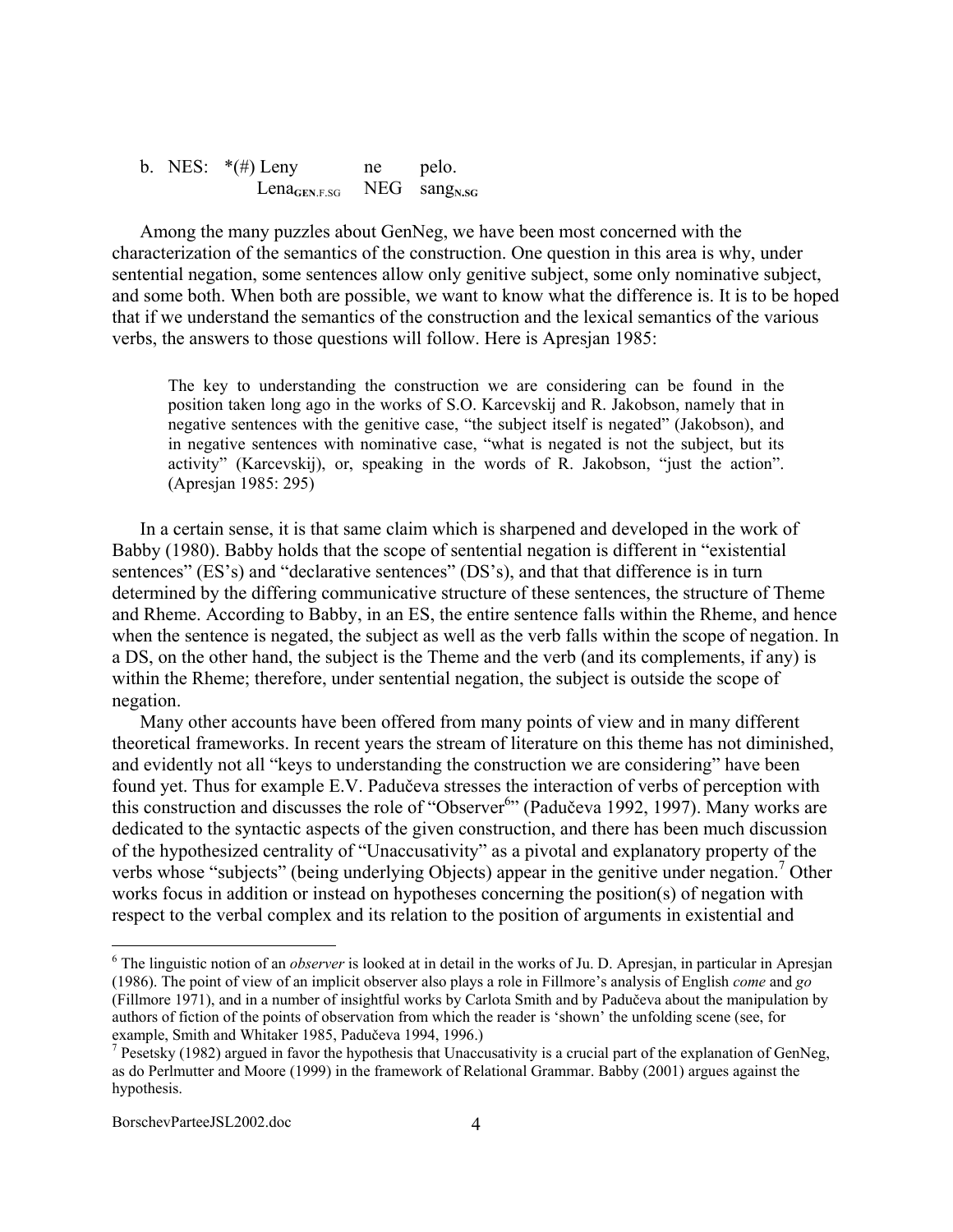declarative sentences (Bailyn 1997, Brown 1999, Abels 2000).

While we agree with Babby (2001) that the assignment of case to the subject is almost certainly mediated by the syntax (since case assignment is unlikely to depend directly on semantics/pragmatics), in this article we remain uncommitted and agnostic about the syntax. We discuss some syntactic issues briefly in Borschev and Partee 2002a and mention just a few of them in Section 3.3 below.

 Our main goal is to discuss some proposals that have been made for the description of the semantics of this construction and the issue of "different ways of looking at the same situation". We will concentrate particularly on Babby's approach, plus our own approaches in Borschev and Partee 1998a, 1998b, considering some of the problems and apparent contradictions among the various structural schemes that have been proposed, and possible directions of resolution. Special attention will be focussed on Babby's central use of Theme-Rheme structure, its attractions and its problems.

 In Borschev and Partee 1998a, we followed Babby in his use of Theme-Rheme structure, making certain modifications in his proposals for the sake of the semantics. But it has long been observed in the literature (for example, in Arutjunova 1976, 1997) that ES's may be used with a wide variety of communicative structures, and many believe that the subject can well be the Theme even when it shows up with GenNeg. The acknowledgement of this possibility $\delta$  seems to create a major problem for the account of Babby 1980, and at least requires that the arguments be rethought. Our present position is that Babby did indeed carve out an aspect of structure, some kind of "marking" or distinguishing of some constituent(s) of the internal part-whole structure, which determines the choice of the genitive vs. nominative construction. But we no longer agree that the relevant structure is to be identified with Theme-Rheme (or Topic-Focus) structure in the classical Praguian sense; we suggest that it is a notion of "taking a perspective", a notion we suggested (in slightly different terminology) in Borschev and Partee 1998b and will explore further here. In sentences (3a - 5a), the "marked" element is the first constituent, the *imja bytujuščego predmeta* 'name of existing object' in the terminology of Arutjunova, or the THING, as we have called it for brevity. In sentences (3b - 5b), on the other hand, it is the LOC(ation) (*oblast' bytija* 'region of existence', in Arutjunova's terms) that is marked, and the situation is looked at in terms of this LOCation. We call this structure of "marking" *perspective structure*, and the "marked" constituent the *Perspectival Center*; we introduce these notions more fully in Section 3.

 This paper is organized as follows: In Section 1 we describe Babby's (1980) analysis, the core of which consists of two theses: (i) that the most crucial conditioning factor for GenNeg is that the (indefinite) subject and (weak) verb both fall under the scope of sentential negation, and (ii) that the scope of sentential negation is determined by Theme-Rheme structure. As a result, the existential sentences in which GenNeg occurs are a species of "Rheme-only" sentences. We introduce some problems that have led us to doubt the correctness of the proposed link between Theme-Rheme structure and GenNeg (which has been questioned by others as well). Also in Section 1, we discuss some problems raised by Babby (1980) concerning sentences with the verb *byt'* 'be' with definite subjects marked with GenNeg.

1

<sup>&</sup>lt;sup>8</sup> This fact was brought to our attention by our colleagues Tanya Yanko, Elena Paducheva, and Sandro Kodzasov, and was confirmed by Jan Firbas and our Prague colleagues Eva Hajičová and Petr Sgall. Babby considered and rejected this "fact" in his 1980 book; we discuss his response below.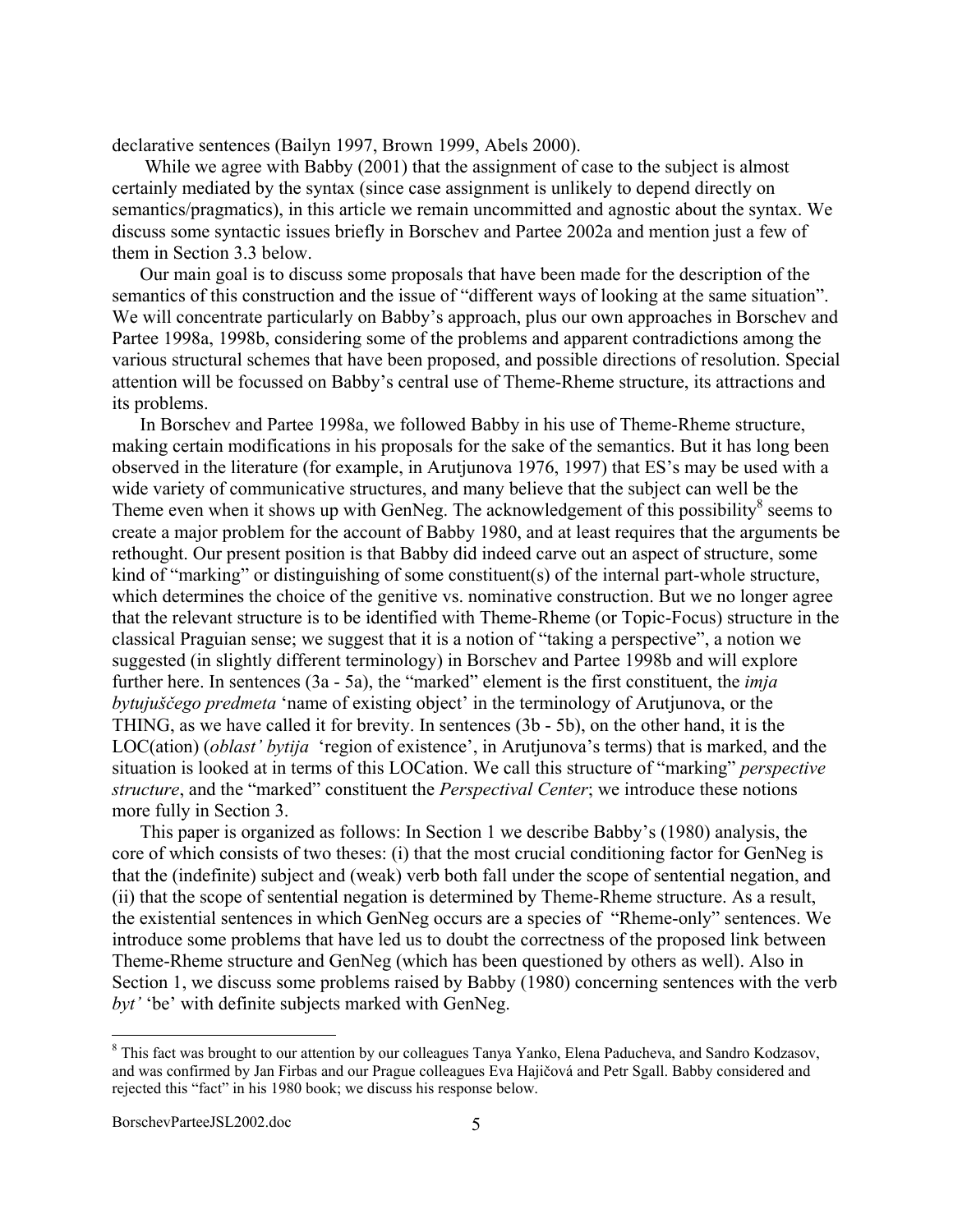In Section 2, we review several characterizations of "existential sentences", and outline the kernel of the evolving analysis developed in Borschev and Partee 1998a,b, 2002a,b, Partee and Borschev 2002, and in the present work, particularly our notion of "Perspectival Structure".

 Section 3 expands on our proposal that a LOCation is always the Perspectival Center in existential sentences. We discuss the roles we call THING and LOCation in both existential and locative sentences, and the additional perspectival structure which we posit to distinguish between those sentence types. We present arguments for favoring our use of perspectival structure over Babby's use of Theme-Rheme structure in the analysis of GenNeg, while noting that our notion needs further support and that the issue is far from settled. We include brief discussion of the sources of presuppositions associated with existential and declarative sentences, and we close Section 3 with a few remarks about syntactic issues.

 The paper ends with some concluding notes on the continuing empirical and theoretical challenges of finding an integrated view of the fascinating subtleties of this important construction.

#### **1. Babby on "Declarative" and "Existential" Sentences**

#### **1.1. The Scope of Negation. Theme and Rheme. Problems**

We noted above that Babby (1980) distinguished "declarative" from "existential" sentences. For Babby's distinction between NDS and NES, the negative sentences, occurrence of nominative vs. genitive is criterial. For the corresponding affirmative sentences, ADS and AES, there is no absolute surface criterion; the usual basis for distinguishing between ADS and AES is to ask which case would be used on the subject if the sentence were negated. It is on this criterion that one can determine that there is normally an obligatory difference in word order in the affirmative sentences, as noted in the introduction. But since word order can be varied with accompanying changes in intonation in certain contexts, word order is not itself criterial in the affirmative case.

We note that for almost every NES, one can construct a corresponding "declarative" sentence, although, as shown by example (4a) above, the result will not necessarily be acceptable. The converse is by far less valid; it is very easy to find NDS's with no NES counterpart.

 Babby's first main proposal about the distinction is shown in his chart (6) (Babby 1980: 72) below: DS's and ES's differ in their "scope of assertion/negation".

(6)

 $\overline{a}$ 

| <b>AFFIRMATIVE</b>                                                 | <b>NEGATED</b> |                                              |  |
|--------------------------------------------------------------------|----------------|----------------------------------------------|--|
| <b>EXISTENTIAL</b> $[\text{scope of A VP NP}] \Rightarrow_{NEG}$   |                | $\lfloor_{\text{ne}}$ VP NP <sub>gen</sub> ] |  |
| <b>DECLARATIVE</b> NP $[\text{Scope of A VP}]$ $\Rightarrow_{NEG}$ |                | $NP_{nom}$ [ne $VP$ ]                        |  |

Thus the declarative sentence (3a) presupposes that there was some runoff of thawed snow and asserts that it was it was not observed, i.e. negates only that it was observed. The corresponding ES (3b) is used to negate the very existence of any runoff of thawed snow<sup>9</sup>. The ES also negates

<sup>9</sup> Cf. the discussion of these examples in Apresjan 1985: "In contemporary terminology in cases of the type of *Stoka*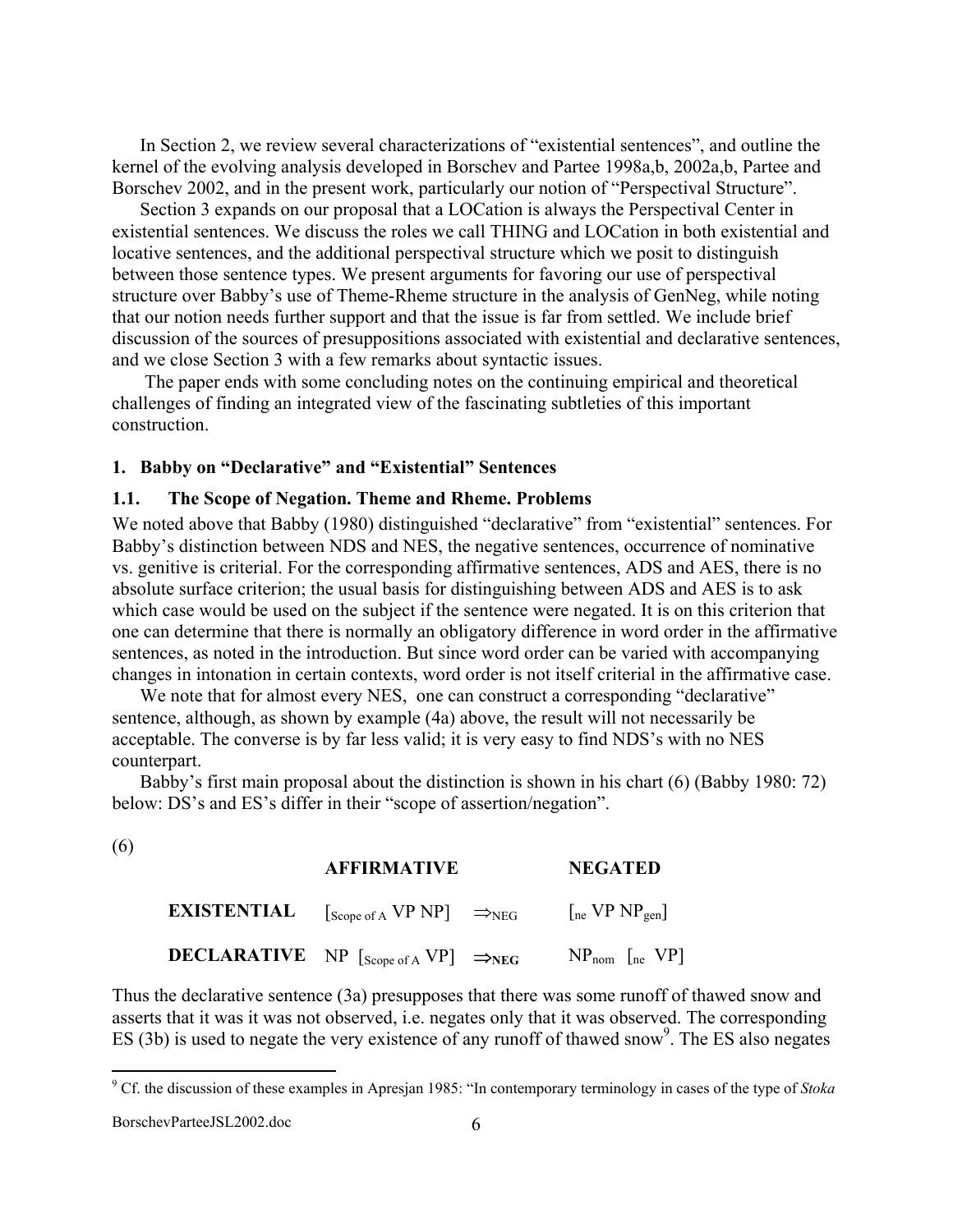"was observed", i.e. it negates the whole sentence; but in this case *nabljudalsja* 'was.observed' functions as a "weak verb" (often described as "semantically empty"). The notion of "weak" or "empty" verbs was at the center of the work reported in Borschev and Partee 1998a and is briefly reviewed in Borschev and Partee 2002a.

 According to chart (6), a declarative sentence consists of two parts. The subject NP, which remains outside the scope of assertion/negation, and the predicate VP, which is in the scope of assertion/negation. An ES, in contrast, has just one "part" in this sense; the entire sentence is inside the scope of assertion/negation, and such a sentence typically asserts/denies the existence of what the subject NP refers to. Babby cites Kuroda's (1972) discussion of Brentano and Marty's distinction between *categorical* and *thetic* judgments, and notes that Kuroda lists existential sentences and impersonal sentences as examples of thetic judgments. Categorical judgments, corresponding to Babby's "declarative sentences", have two parts, one part involved with recognizing the subject, the other part predicating something about that subject; thetic judgments are "simple", have just one part. Babby suggests that the Russian nominative/genitive alternation provides even stronger linguistic evidence for the linguistic reality of the categorical/thetic distinction than the Japanese *wa/ga* alternation discussed by Kuroda.

 Babby's second main proposal is that the scope of assertion/negation can be equated with the Rheme of the sentence according to the division of the sentence into Theme and Rheme (or Topic and Focus). He notes that various authors define the concepts of Theme and Rheme differently, but the majority agree that Rheme is that which is asserted in an affirmative assertive sentence and negated in sentences that have normal sentential negation.<sup>10</sup> He states the following principle: "When an assertive sentence is negated, its scope of negation is determined by its underlying rheme; the theme accordingly falls outside the scope of negation." (Babby 1980: 103) He then expands on this: "In other words, what I am proposing here is that the rheme of a negated assertive sentence and the scope of negation in an assertive sentence are different terms for the same thing" (Babby 1980: 103).

On Babby's view, an ES, AES or NES, is a "rheme-only" sentence<sup>11</sup>. In Prague School literature and Russian linguistics these are known as "unpartitioned" utterances (*nerasčlenennye vyskazyvanija* in Russian). Babby's final formulation of his rule of genitive marking in NES's

*talyx vod ne nabljudalos'* [=(**Error! Reference source not found.**b)], *Moroza ne čuvstvovalos'*, there is no presupposition and one asserts the nonexistence or complete absence of the object spoken about: there was no runoff of melted snow at all, there was no frost. In contrast, the sentences *Stok talyx vod ne nabljudalsja* [=(**Error! Reference source not found.**a)], *Moroz ne čuvstvovalsja* most often carry the presupposition of existence of the object spoken about and assert only that it did not carry out the given action or was not in the given state: some runoff of melted snow in principle took place, but no observations were made of it; there was frost, but it could not be felt (because, for instance, everyone was warmly dressed)." (Apresjan 1985:295-96)

 $10$  Narrow, or contrastive, "constituent negation" is a separate story; we leave it aside, since it does not trigger GenNeg effects. (See Babby 1980: 104-108.) However, there is room for debate about the status of the negation in a number of the examples here and in the literature, particularly examples with final *ne* 'NEG' + Verb, especially those with final *ne* 'NEG' + *byt'* 'be'. Examples of the last sort in this paper include (**Error! Reference source not found.**, **Error! Reference source not found.**, **Error! Reference source not found.** (=**Error! Reference source not found.**) , **Error! Reference source not found.**, **Error! Reference source not found.**, and the right-hand sides

<sup>&</sup>lt;sup>11</sup> Babby notes that an existential sentence may have an additional Locative constituent, which if present will be outside the Rheme. One of our modifications of Babby's work is to give the Locative a more important role; see below.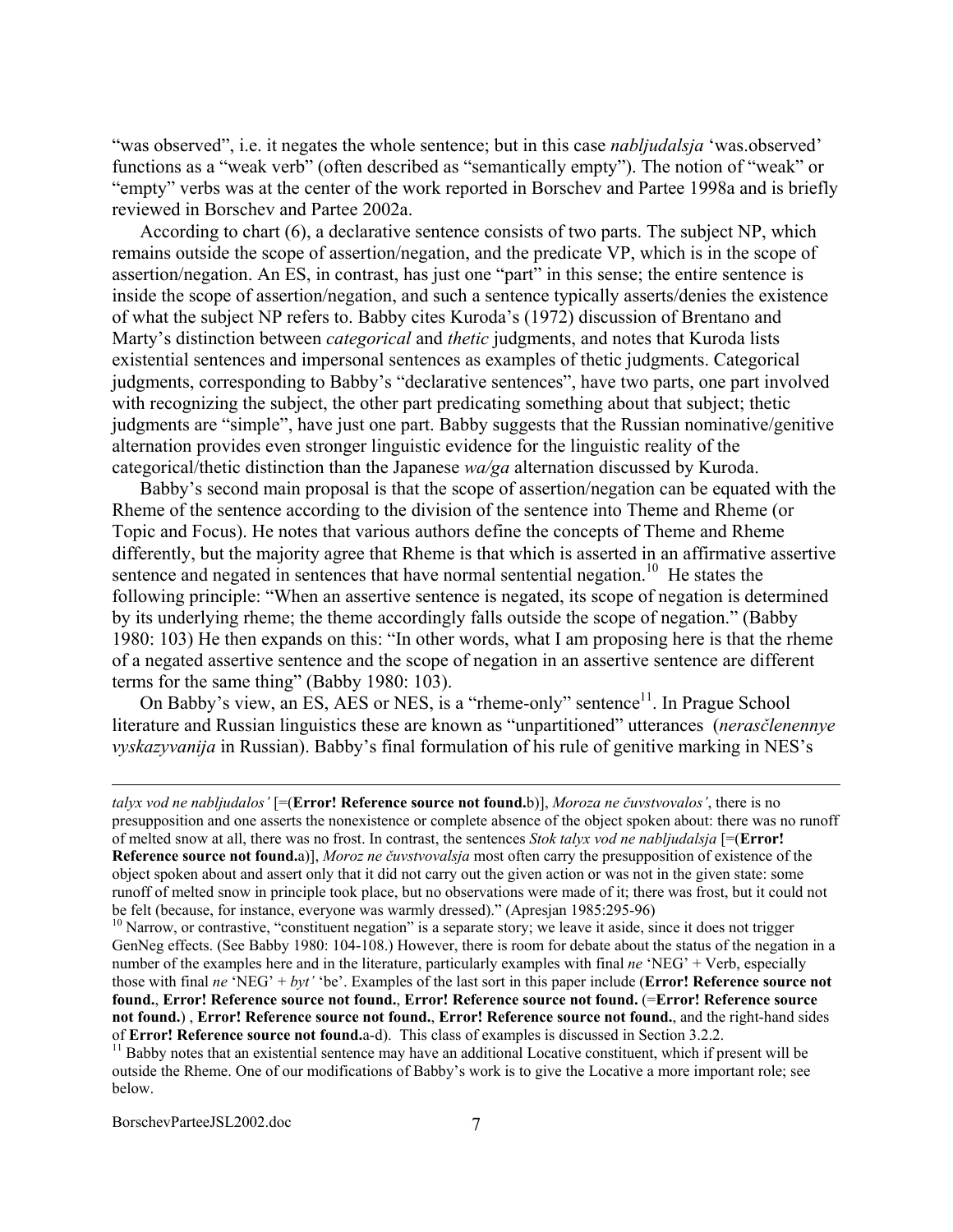(his  $(160)$ ) is given in  $(7)$  below.

(7) NEG  $[\text{Rheme V NP}] \Rightarrow [\text{ne V NP}_{\text{gen}}]$  Conditions: (a) NP is indefinite (b) V is semantically empty

Condition (a) requires that the subject of an ES be indefinite, not refer to a definite particular; Borschev and Partee (1998a) argued against this condition, and some of the conditions surrounding the use of definite NP's in an ES were further discussed in Partee 2000. Condition (b), that the verb be "semantically empty", was discussed in some detail in Borschev and Partee 1998a, where we offered an account in which the verb retains its literal meaning but the construction effectively reduces its assertional component to little more than "existence" (in a given LOCation.)

 In our earlier work, we agreed with Babby about the role of communicative structure in the interpretation of existential and declarative sentences. Our principal amendment was our endorsement of the principle that existence is always relative to a "LOCation", which may be implicit<sup>12</sup>. We accept Jackendoff's (1972, 1990) metaphorical-structural extensions of "being in a location" to include "being in some state", "occurring in some spatiotemporal region", "being in someone's possession", extending also to "being in the speaker's (or an observer's) perceptual field" (Padučeva 1992, 1997). Then whereas Babby analyzed ES's as "Rheme-only", with a possible optional Thematic Location, we argued that the LOCation, either given or contextually presupposed, is a semantically obligatory part of the construction and is the Theme. The assertion (Rheme) is that the/a "THING" described by the subject NP exists in that LOCation.

 The idea that all "Rheme-only" sentences have an implicit topic, understood as something like a situation or a spatiotemporal LOCation, occurs in various forms in the literature. Erteschik-Shir (1997), who introduces the notion of "stage topic", corresponding to an explicit or implicit spatiotemporal argument (à la Kratzer 1995) for such sentences, notes that her distinction between sentences with stage topics and sentences with individual topics is equivalent to Kuroda's distinction between thetic and categorical judgments, and to the distinction made by Guéron (1980) between presentation sentences and predicational sentences. She also notes that the idea that scene-setting expressions that specify temporal or spatial background for the sentence also function as topics may be found in Gundel 1974 and Reinhart 1981. Sgall et al. (1986: 202) claim that initial locatives are always topics. Others who claim that an initial locative in an otherwise unpartitioned sentence always functions as a topic are Dahl (1969:38), Arutjunova (1976: 210-11), Gundel (1974:34), all cited by Babby (1980:96), who agrees; he notes that others have claimed that it is part of a complex Rheme (Krylova and Xavronina 1976:26, [note 2]; Crockett 1976:241). So there is very wide agreement that an initial Locative in an existential sentence is generally a topic, and considerable support for the idea that when such

<sup>&</sup>lt;sup>12</sup> The claim that existential *be*-sentences always have an obligatory Locative argument is also made by Yokoyama (1986), Kondrashova (1996), Comorovski (1995). Chvany (1975) emphasizes that no such argument is syntactically obligatory, while Kondrashova (1996) goes so far as to make the location the subject at her level of NP-structure.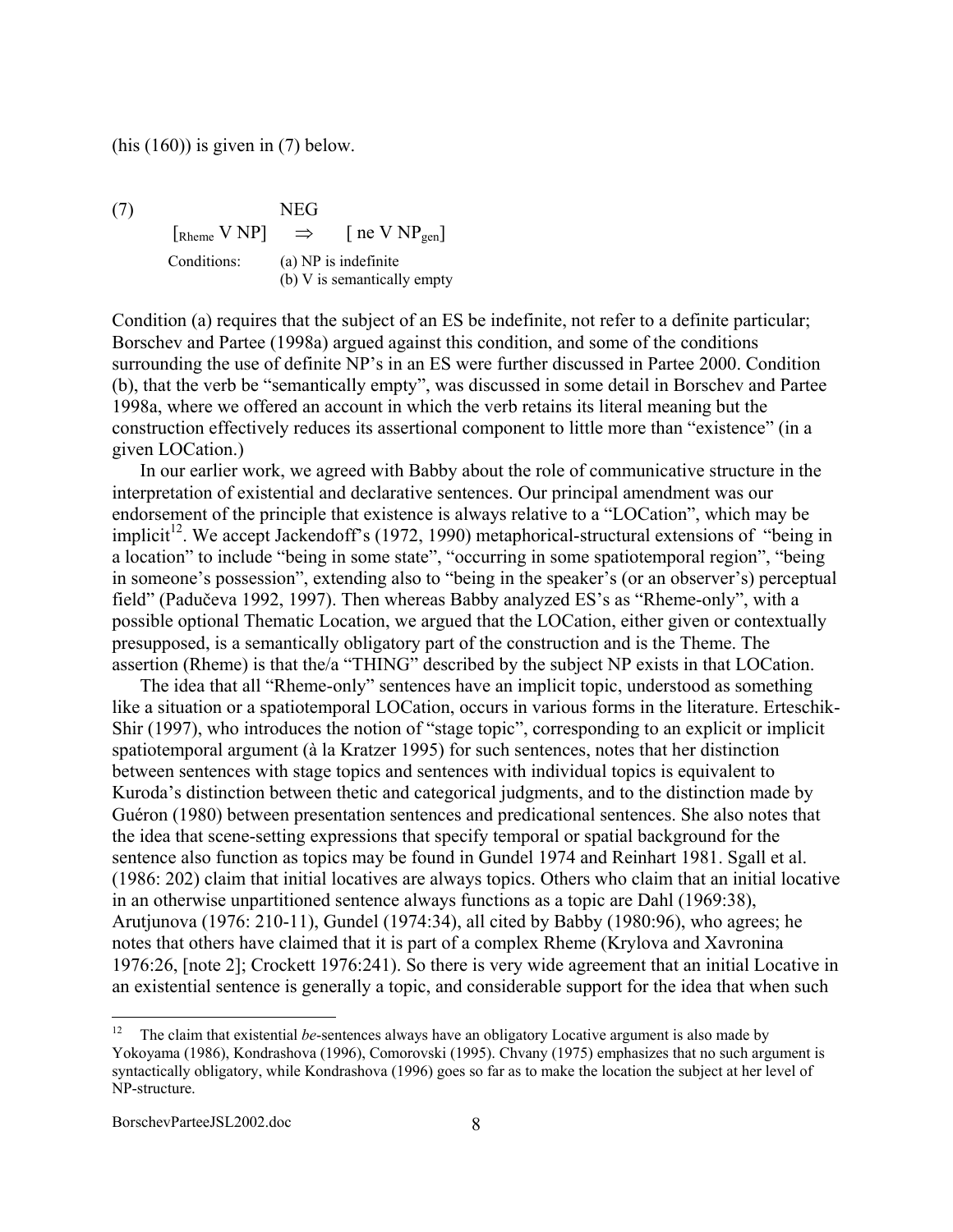a locative topic is not overt in an existential sentence, something like it is implicitly understood.

 Now, in the light of the observations of our colleagues mentioned in the Introduction and after reviewing Arutjunova (1976, 1997) and other works, we have doubts about the full correlation of the distribution of NES's and NDS's with the postulated difference in Theme-Rheme structure. Thus in examples (8-10) below, it appears to us that our colleagues are correct in claiming that the words *sobaki* 'dog<sub>GEN.F.SG</sub>', *kefira* 'kefir<sub>GEN.M.SG</sub>', and *otveta* 'answer<sub>GEN.M.SG</sub>' are the Themes (or part of the Theme) of these sentences. Both their most natural intonation pattern and their (most likely) interpretation in the given contexts support this point of view, which argues against the generalization in (7).

| (8)  | Sobaki                  |                     | u menja net. (Arutjunova 1976)                                                                        |        |       |         |
|------|-------------------------|---------------------|-------------------------------------------------------------------------------------------------------|--------|-------|---------|
|      | $\log_{\rm GEN.F.SG}$   | at $I_{\text{GEN}}$ | not.is                                                                                                |        |       |         |
|      |                         |                     | I don't have a dog. [Context: talking about dogs, perhaps about whether I have one.]                  |        |       |         |
| (9)  | [Ja iskal kefir.        |                     | Refira v magazine ne                                                                                  |        | bylo. |         |
|      |                         |                     | [I looked-for kefir- $_{\text{ACC.MSG}}$ Kefir- $_{\text{GEN.MSG}}$ in store NEG was- $_{\text{NSG}}$ |        |       |         |
|      |                         |                     | '[I was looking for kefir.] There wasn't any kefir in the store.'                                     |        |       |         |
| (10) | [Ja napisal emu i ždal] |                     | otveta.]                                                                                              | Otveta | ne    | prišlo. |
|      |                         |                     | [I wrote him and waited for answer-GEN, M.SG.] Answer <sub>GEN, M.SG</sub> NEG came-N.SG              |        |       |         |
|      |                         |                     | [I wrote to him and waited for an answer.] No answer came.                                            |        |       |         |

 Our conception of the communicative structure of sentences is based to a considerable extent on works in the tradition of the Prague School such as Hajičová 1973, 1974, 1984, Sgall et al. 1986 and works of Russian linguists. For us the Theme is, roughly speaking, what is being talked about in a sentence, which is presupposed to be familiar to the hearer, referring back to something which was either spoken about earlier or else simply well known. The Rheme is new information which the speaker wishes to communicate.

 We note that Babby, alongside the Theme-Rheme opposition, considers an additional opposition, between *old* (*given*) and *new information.* Judging by his discussion of similar examples, he would consider *sobaki* 'dog<sub>GEN.F.SG</sub>', *kefira* 'kefir<sub>GEN.M.SG</sub>', and *otveta* 'answer<sub>GEN.M.SG</sub>' in (8-10) above to be *old* information but part of the Rheme. Although we consider this issue far from settled<sup>13</sup>, we are now inclined to treat them as (part of) the Theme of the corresponding sentences.

 Even the relation of GenNeg to the scope of negation is not as clear as it has generally been believed to be. Consider examples (11-12).

| (11) |                             |            | [My nadejalis', čto na seminare budut studenty.] No ni odin |                                                                                         |
|------|-----------------------------|------------|-------------------------------------------------------------|-----------------------------------------------------------------------------------------|
|      |                             |            |                                                             | [We hoped, that at seminar will be students] But NI one <sub>NOM,M.SG</sub>             |
|      | student                     | tam ne byl |                                                             |                                                                                         |
|      | student <sub>nom.m.sg</sub> |            | there NEG was-M.SG                                          |                                                                                         |
|      |                             |            |                                                             | ['We hoped that (some of the) students would be at the seminar. But not a single one of |

 $13$  We return to this issue in Section 3.2.2., where we mention a proposal by Erteschik-Shir according to which the sentences (**Error! Reference source not found.**-**Error! Reference source not found.**) are indeed Rheme-only as claimed by Babby, and *kefira* and the like have the status of a subordinate Topic (Theme) inside the main Focus (Rheme). This "subordinate Theme" could correspond to Babby's "old information".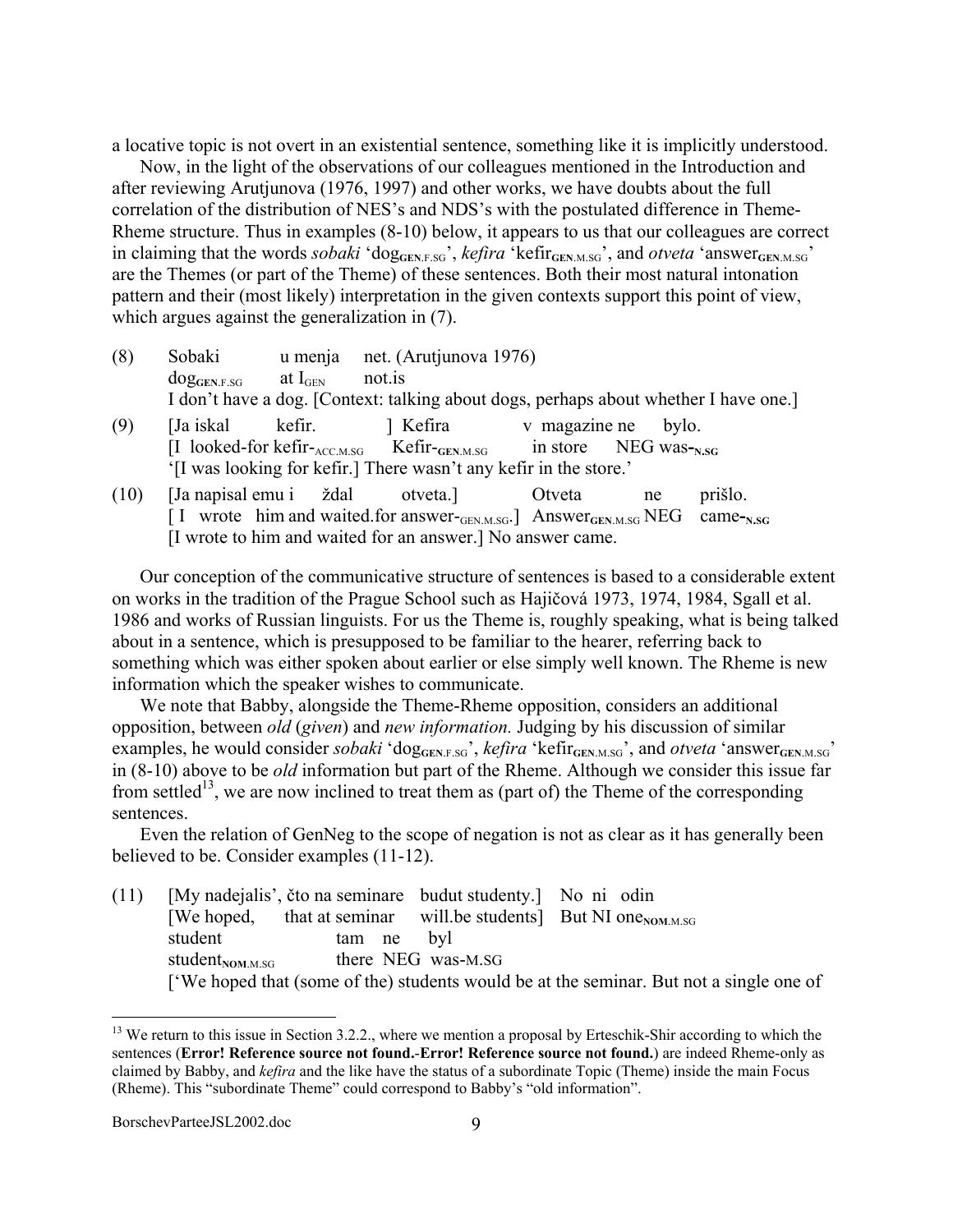the students was there.'

(12) [My nadejalis', čto na seminare budut studenty.] No ni odnogo [We hoped, that at seminar will.be students] But NI one<sub>GENM.SG</sub> studenta tam ne bylo. student<sub>GEN.M.SG</sub> there NEG was<sub>N.SG</sub> ['We hoped that there would be students at the seminar.] But there was not a single student [or: not a single one of the students] there.'

 The sentences (11) and (12) have the same truth conditions if looked at in simple extensional models; in both cases, the expression translated as "not one student" is necessarily under the scope of the sentential negation in its clause.<sup>14</sup> Yet only in (12) does that expression occur in the genitive; (11), with the nominative, is equally well-formed, which seems unexpected not only under Babby's account but under virtually all accounts of  $GenNeg<sup>15</sup>$ .

 There is one important difference in the interpretation of (11) and (12). In the sentence with the nominative subject, we must be speaking of a contextually definite group of students. The background sentence, which has the same surface form in both (11) and (12), contains the bare noun *studenty* 'students', which is indeterminate with respect to definiteness or specificity. Given its sentence-final position, *studenty* cannot easily be definite 'the students', but it can have a partitive interpretation 'some of the students', and must have the partitive interpretation for (11) to be felicitous. The nominative *ni odin student* is also understood partitively: 'not a single one of the students'. In (12), on the other hand, there is no such restriction. A partitive interpretation is possible but a completely non-specific interpretation is normal.

 This problem and other issues concerning the scope of negation are discussed in Partee and Borschev 2002 and will not be discussed further here.

# **1.2. Sentences with the Verb** *byt'* **'be' and Referential Subject**

Babby (1980: 124) (like Arutjunova 1976: 225) does not include sentences like (13) among the class of NES's, even though in all syntactic and morphological respects, including the manifestation of GenNeg, (13) looks like an ordinary NES.

| $(13)$ Ivana | ne bylo                                   | na lekcii  |
|--------------|-------------------------------------------|------------|
|              | $Ivan_{GEN.M.SG}$ NEG was <sub>n.sG</sub> | at lecture |
|              | 'Ivan wasn't at the lecture.'             |            |

The problem is the semantics: sentences like (13) whose subject is a proper name or other clearly

<sup>&</sup>lt;sup>14</sup> The *ni* 'not' of *ni odin, ni odnogo* 'not one' always (except in certain constructions that are irrelevant here) requires the co-presence of sentential negation *ne* in its clause. Russian is a "Negative Concord" language, and expressions like *ni odin* 'not one' and *nikto* 'no one' are generally analyzed as a negative polarity items (see Brown 1999). We therefore gloss *ni* simply as 'NI' rather than translating it as 'not'.

<sup>&</sup>lt;sup>15</sup> We discuss examples of this kind, including some noted by Babby (1980), in Borschev and Partee 2002a and in Partee and Borschev 2002.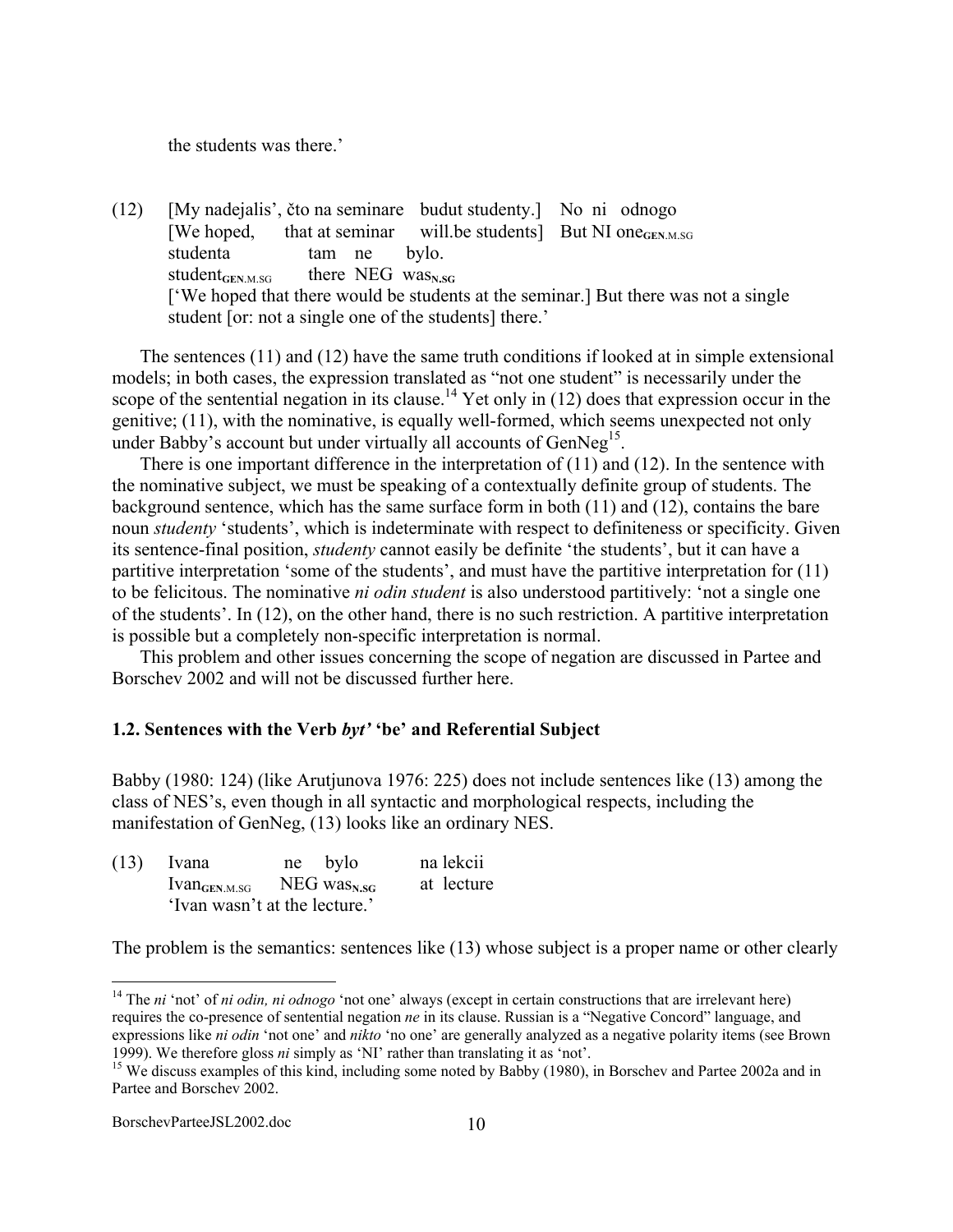referential definite NP do not deny the existence of the referent of the subject. And Babby has argued that the primary function of an existential sentence is the assertion (in an AES) or denial (in an NES) of existence of the/a referent of the subject NP. So NES's should normally not permit proper names or other definite NPs as subjects, as Babby indicated in his indefiniteness condition (a) in his rule (7) above. But sentences with *byt'* (and a few other typically existential verbs) do commonly allow GenNeg with proper names and other definite NPs, although other verbs rarely do.

 So Babby claims that sentence (13) cannot be an existential sentence because of its definite subject and therefore must be a "locative sentence", a type of NDS, with "be at the lecture" as the negated Rheme. This, however, goes contrary to the generalization about the distribution of GenNeg in Babby's basic scheme in (6), as well as to the diagnostics developed by Chvany (1975) for distinguishing existential and locative sentences.

 In Borschev and Partee 1998a, we argued that this was a weakness in Babby's treatment. The distribution of GenNeg is otherwise accounted for in Babby 1980 by a single rule, and it would seem strange for *byt'* to be an exception when *byt'* is in a sense a "basic" verb of existence ("being") and roughly speaking all NES's can be approximately paraphrased by NES's with *byt'*, as Babby himself notes $^{16}$ .

| (14) | a. Otveta ne prišlo = Otveta                                                        |  |  | ne | bylo                    |  |
|------|-------------------------------------------------------------------------------------|--|--|----|-------------------------|--|
|      | Answer <sub>GEN.M.SG</sub> NEG arrived <sub>N.SG</sub> = Answer <sub>GEN.M.SG</sub> |  |  |    | NEG was $_{\text{NSG}}$ |  |
|      | 'No answer came.' $=$ 'There was no answer.'                                        |  |  |    |                         |  |
|      | b. Posudy na stole ne stojalo =                                                     |  |  |    |                         |  |
|      | Dishes- $_{\text{GENF.SG}}$ on table NEG stood- $_{\text{N.SG}}$ =                  |  |  |    |                         |  |
|      | Posudy na stole ne bylo                                                             |  |  |    |                         |  |
|      | Dishes-GEN.F.SG on table NEG were- $_{NSG}$                                         |  |  |    |                         |  |
|      | 'No dishes stood on the table.' = 'There were no dishes on the table.'              |  |  |    |                         |  |
|      | c. Snega na poljax uže ne ležalo =                                                  |  |  |    |                         |  |
|      | Snow- $_{\text{GEN.M.SG}}$ on fields already NEG lay- $_{\text{N.SG}}$ =            |  |  |    |                         |  |
|      | Snega na poljax uže ne bylo                                                         |  |  |    |                         |  |
|      | Snow-GEN.M.SG on fields already NEG was- $_{N,SG}$                                  |  |  |    |                         |  |
|      | 'Snow no longer lay on the fields' = 'There was no longer snow on the fields.'      |  |  |    |                         |  |

 In sentence (13), the subject is definite and denotes a concrete entity presupposed to exist, and indeed such sentences differ in some way from the "classic" existential (*bytijnye*) sentences. But in its form, according to the principles that govern the choice between genitive and nominative under negation, it does not differ at all from the various paraphrases with *byt'* 'be' in (14). Babby suggests the following explanation: when a locative sentence contains the verb *byt'*,

<u>.</u>

<sup>&</sup>lt;sup>16</sup> "The lexical verb in NES's can always be replaced by *byt'* or one of its functional equivalents without affecting the sentence's primary assertion." (Babby 1980: 17)

In Babby's defense, it should be mentioned that *byt'*, as an exceedingly common verb, could be expected to tolerate irregularities. Wayles Browne has pointed out to us that in Serbo-Croatian, there is no object GenNeg, and subject GenNeg happens only with the (irregular) "there is" verb; and that in Polish and Slovenian, object GenNeg is completely obligatory (no semantic conditions), whereas subject GenNeg happens only with the "there is" verb. Thus not only do subject and object GenNeg not pattern together in all Slavic languages, but some 'be' verbs have special properties with respect to GenNeg in several Slavic languages.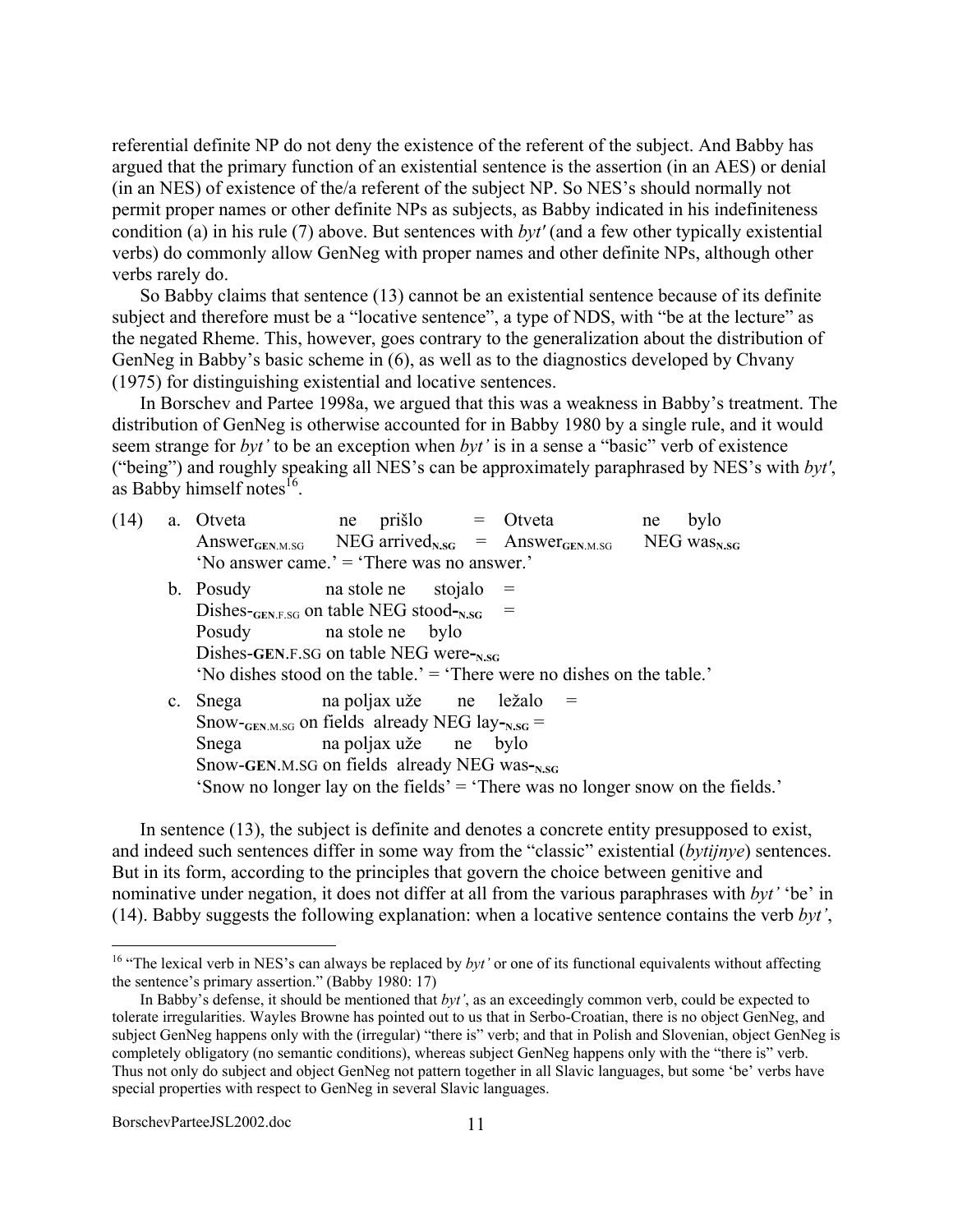it is so close syntactically to the form of an existential sentence that Russian grammar "simply treats them the same with respect to genitive marking" (Babby 1980: 124).

 We argued in Borschev and Partee 1998a, however, that with more careful attention to the interpretation of "existence" in "existential sentences", in particular by claiming that "existence is always relative to a LOCation" (see principle (17) in Section 3), sentence (13) can indeed be interpreted as an ES (an NES). We showed that Babby's analysis could then work uniformly for GenNeg in sentences with *byt'* just as in ES's with lexical verbs. While we now have a different view of the distinction which Babby identified as the Theme-Rheme distinction, we continue to believe that sentence (13) should be included among the class of ES's to be accounted for by a uniform treatment of GenNeg. We return to our analysis in Section 3.

### **2. Existential Sentences and the "Genitive Rule"**

 We have mentioned that various authors use the terms "existential sentences" (*bytijnye predloženija*) and "genitive sentences". The expression "genitive sentences" in this context means, by definition, negative sentences with an NP subject in the genitive which would be in the nominative in a corresponding affirmative sentence, or sometimes the affirmative sentences of which those are the negation. The expression "existential sentence" is used by some authors, including Babby<sup>17</sup> (1980) and Borschev and Partee (1998a,b) as fully equivalent to "genitive sentence", representing a hypothesis about the core semantics lying behind the prototypical cases of the construction and extended in some systematic way to the more marginal or novel cases.

 Arutjunova (1997: 57) characterizes *bytijnye predloženija* 'existential sentences' as "a syntactic type of sentence asserting the existence in the world or some fragment of it of objects of some class or other." As *bytijnye glagoly* 'existential verbs' she cites the prototypical existential verb *byt'* 'be' plus "its equivalents and analogs" *suščestvovat'* 'exist', *imet'sja* 'be available', *byvat'* 'be (frequentative)', *vodit'sja* 'be (found)', *vstrečat'sja* 'be encountered', *popadat'sja* '[passive or impersonal of ] come across'.

(15) V lesu popadajutsja belye griby. In woods come.across $_{PRES.PL.REFL}$  white $_{NOM.M.PL}$  mushroom $_{NOM.M.PL}$ In the woods one comes across white mushrooms. (Arutjunova 1997: 57)

 Arutjunova cites the GenNeg phenomenon as a property that existential sentences all have, but she does not suggest the converse and thus does not seem to equate the class of existential sentences with the class of sentences in which GenNeg occurs. She speaks of prototypical existential verbs and of verbs which are semantically close to them or "analogs" of them. She may have in mind a distinction between a narrower and more literal notion of existential sentences and a broader notion that covers the entire range of genitive sentences. Like several other authors, including Babby and the present writers, she allows extension of the notion of "existential sentence" to those in which there are certain modal or aspectual operators added to the core verbal notion.

 $17$  As noted earlier, Babby (like Arutjunova) makes an exception in the case of genitive sentences with the verb *byt'* and a definite subject, which he classifies as "locative" rather than existential.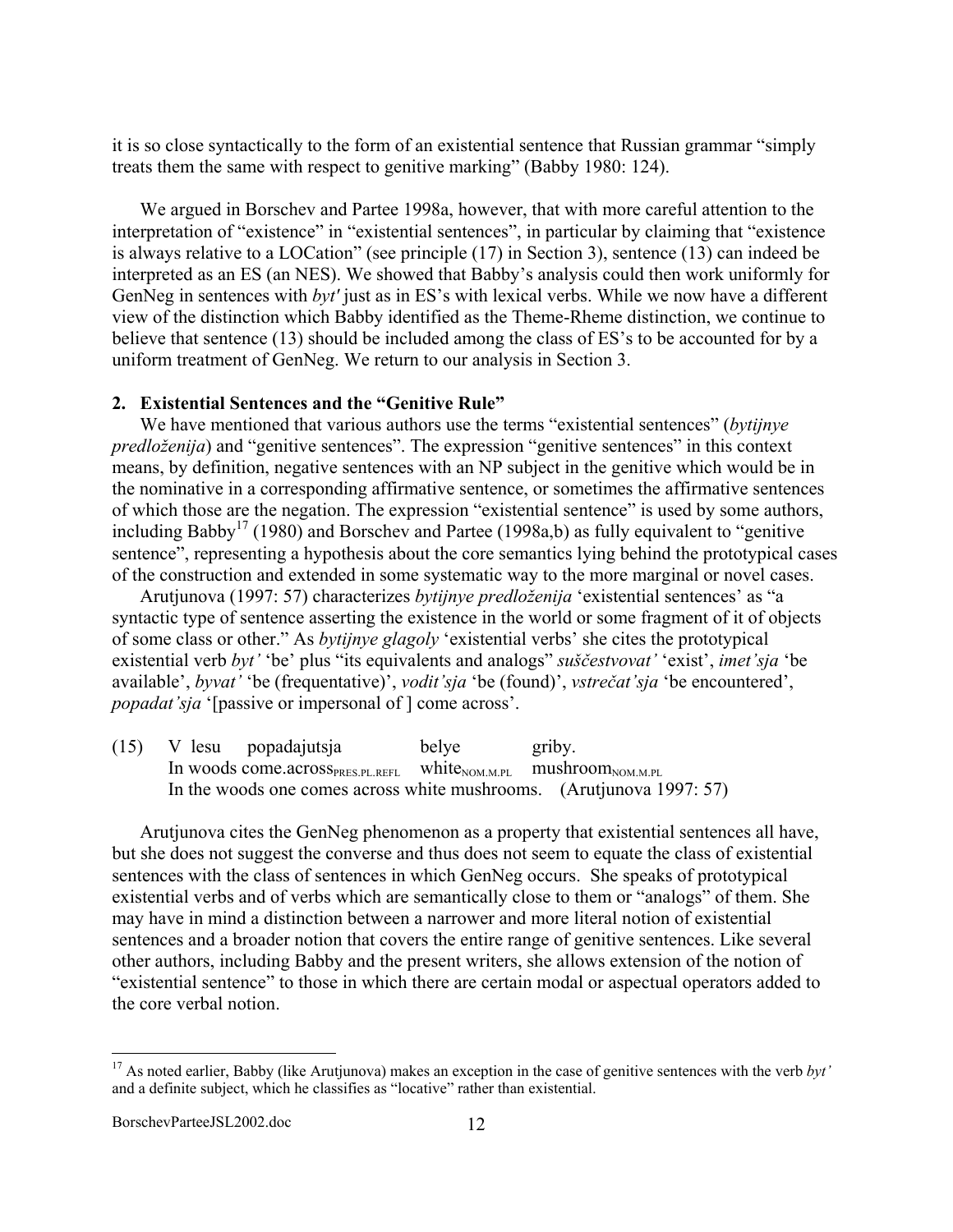So our principal question is what the conditions on the "genitive rule" are<sup>18</sup>. In principle, of course, we should not have to stipulate a "genitive rule" covering the entire GenNeg construction; the assignment of genitive case should be a consequence of the interplay of a number of principles, and whatever is "special" about the Russian GenNeg construction should be identified and "localized" to an appropriate part of Russian grammar. One example of "localization" of this sort can be found in the hypothesis (Pesetsky 1982, Pereltsvaig 1997) that there is a phonologically empty quantificational head in Russian which is a negative polarity item with various other constraints on its occurrence, which itself occurs in the nominative or accusative, and which, like many other Russian quantifiers, governs the genitive case in its complement. Under such a hypothesis, the problem becomes one of explaining the distribution of that null quantifier, so as not to predict that genitive NPs can occur in every kind of sentence in which a nominative or accusative NP might occur under the scope of negation. We concentrate on the semantic factors, including communicative structure, that seem to be crucial in GenNeg, remaining agnostic about how these are reflected in the syntax.

We will consider the full range of "genitive verbs", including those that can behave as genitive verbs only with the help of strong contextual factors. But we will take as the central paradigm case the "relation of existing" in a situation of "existing", with the verb *byt'.*

 Sentence (16) shows Arutjunova's three components in a "classical" existential sentence: a "Localizer" (*oblast' bytija* 'region of existence'), an *imja bytujuščego predmeta* 'name of an existing object', and a *bytijnyj glagol* 'existential verb':

(16) V ètom kraju (Localizer) est' (Existential Verb) lesa (name of "Existing Object"). In that region is/are forests $_{NOM.M.PL}$ 'There are forests in that region.'

We have used different terms for the same notions. The "Localizer" is the name of our LOCation, and the "Existing Object" is our  $THING<sup>19</sup>$ . As for the verb, we usually schematize and simply call it BE.

The core principles behind our analysis are as follows<sup>20</sup>.

(17) **"EXISTENCE IS RELATIVE" PRINCIPLE:** Existence (in the sense relevant to AES's and NES's) is always relative to a LOC(ation).

 $18$  We use this term in a broad sense; we do not rule out base generation. The conditions may be of various sorts, including conditions on possible interpretations.

 $19$  While for us, both THING and LOC are in the first instance elements of models, we often use the same terms to identify the corresponding expressions. On the one hand, this may be slightly careless terminology, but on the other hand, it corresponds to the use of a linguistic term such as Agent, which is regularly used to identify both a role of a participant in an event and the expression in a sentence that denotes the participant that plays that role. Our Russian terms for these two participants are  $VE\check{S}\check{C}$  'thing' and  $MESTO$  'place'.

<sup>&</sup>lt;sup>20</sup> Principles (Error! Reference source not found., Error! Reference source not found., Error! Reference **source not found.**, **Error! Reference source not found.**) are from Borschev and Partee 1998a with little change. In that work, Principle (**Error! Reference source not found.**) was stated in terms of Theme-Rheme structure, so in that work Principle (**Error! Reference source not found.**) was not needed.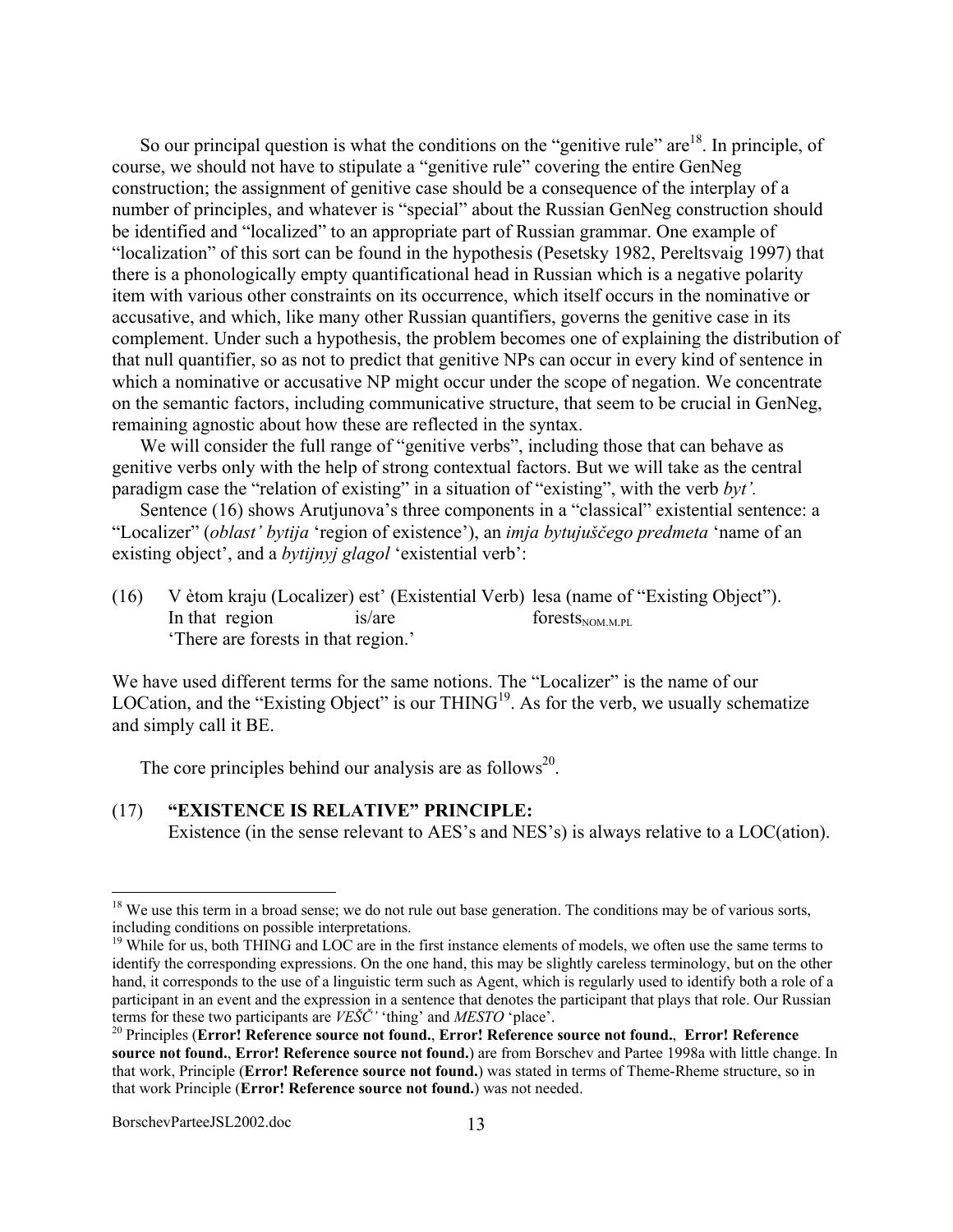We discuss the principles that determine *which* LOCation is relevant in a given case in Borschev and Partee 1998a. The distinctions among locations associated with Perspectival Center, Perspectival non-Center, and background existence make it possible to make sense of GenNeg examples which deny the existence of the THING in a certain LOCation, possibly a perceiver's perceptual field, while presupposing existence of that THING in "the actual world" or some other LOCation invoked in the interpretation of the sentence in the given context. The distinctions discussed in Borschev and Partee 1998a were based on Theme-Rheme structure; we would now systematically modify them, replacing "Theme" by "Perspectival Center".

### (18) **The Common Structure of "Existence/location situations" and their descriptions:** BE (THING, LOC)

We share the view of many writers that in many cases, including the core cases with the verb *byt'*, existential sentences and "declarative" sentences (including "locative" sentences), have the same verb and the same participants but a different organization. Abstracting away from the difference, both describe situations involving some THING 'being' in some LOCation.

An "existence/location situation" may be structured either from the perspective of the THING or from the perspective of the LOCation. Let us use the term **Perspectival Center** for the participant chosen as the point of departure for structuring the situation. (Our *Perspectival Center* will play the role that "Theme" played for Babby 1980.) We have no special term for the complementary term, the part of the situation that is not the Perspectival Center; we will sometimes just call it a predicate. We expand on the notion of Perspective Structure in Section 4.

#### (19) **PERSPECTIVE STRUCTURE:**

 In the following, we underline the Perspectival Center. BE (THING, LOC): structure of the interpretation of a Locative ("Declarative") sentence. BE (THING, LOC): structure of the interpretation of an Existential sentence.

 There are many ways to imagine different syntactic structures corresponding to these different structures of interpretation: unergative vs. unaccusative, personal vs. impersonal<sup>21</sup>, NP as external argument vs. implicit event argument as external argument. The differences might be located only in the semantics, but that would be a problem for compositionality if we posited neither a lexical difference in the verbs nor a structural difference in the sentences. So while we remain agnostic about the syntax, we believe that what we are discussing is the semantics that corresponds to some syntactic distinction.

 Perspective structure has much in common with Theme-Rheme structure. Just as we said that the Theme is what the speaker is talking about and the Rheme contains the new information the speaker wishes to convey about the Theme (what the speaker predicates of the Theme), we can

1

<sup>&</sup>lt;sup>21</sup> Russian grammarians often classify NES sentences as impersonal, although, as Peškovskij notes, "These sentences are impersonal only when negated. If one removes the negation, they become personal ...". (Peškovskij 1938, p334.) Babby (1980, p.43) argues that the NES's are impersonal in surface structure but have an underlying subject in deep structure. One of the difficult challenges, as Babby notes, is to capture the close correspondence between many pairs of AES's and NES's on the one hand, and the apparent personal/impersonal difference between them on the other.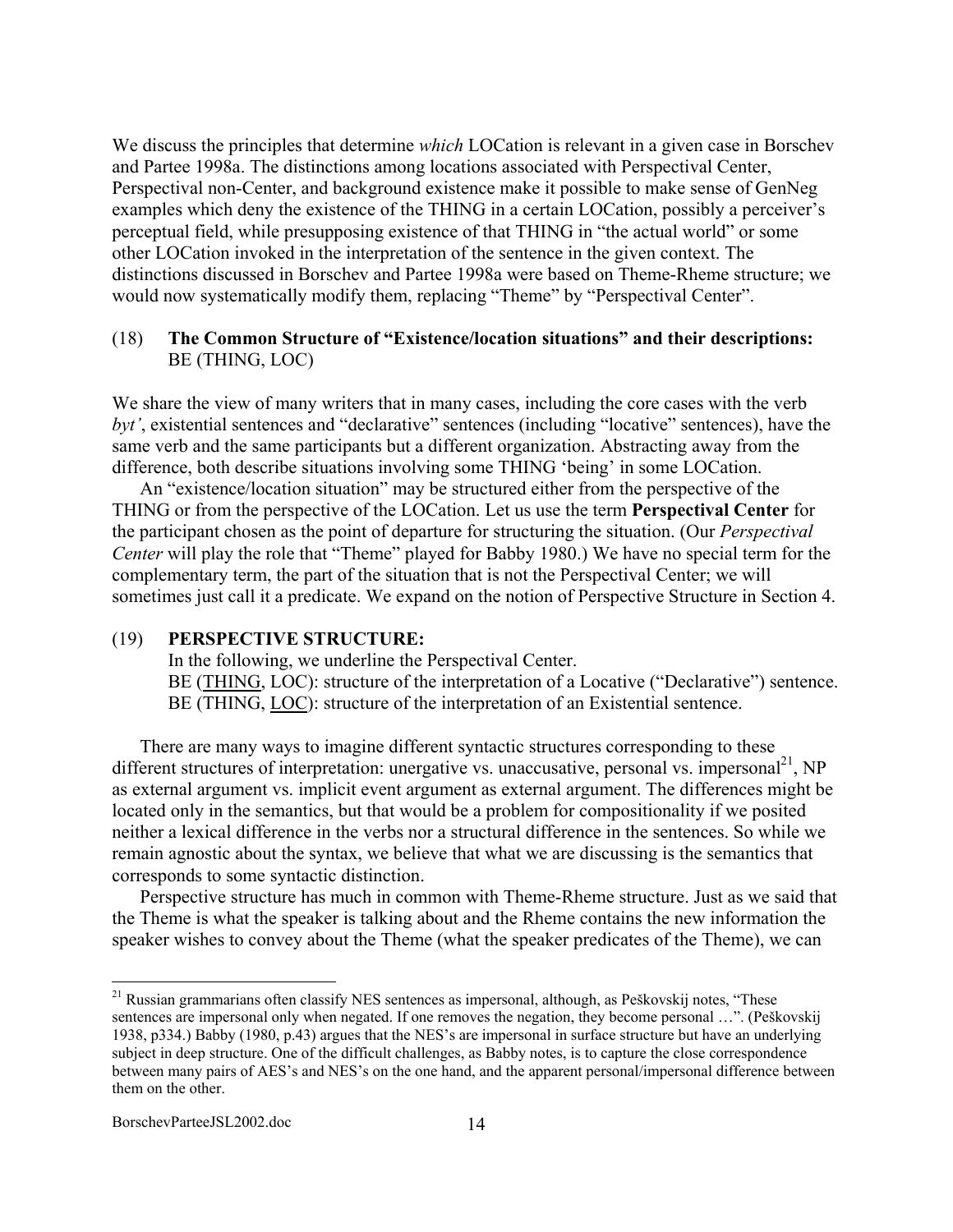also say that Perspective Structure involves picking out one participant, here the THING or the LOC, and describing it. We say more about the differences between the two notions in Section 3.2.2.

## (20) **PERSPECTIVAL CENTER PRESUPPOSITION:**

Any Perspectival Center must be normally be presupposed to exist.

 Principle (20) allows us to derive the same presuppositions that were derived in Borschev and Partee (1998a) from the correlation of greater presuppositionality with the Theme of the sentence (Hajičová 1973, 1974, 1984, Peregrin 1995, Sgall et al 1986). In particular, from this principle it will follow that the nominative subjects in NDS's are normally presupposed to exist, whereas in NES's, only the LOCation is normally presupposed to exist, and the perspectival structure does not provide any existence presupposition for the THING. Of course there may be presuppositions derived from other sources. But we will argue that ES's have a "marked" structure in comparison to the "unmarked" structure of Locative (Declarative) sentences, and that choosing a marked structure that avoids a presupposition of existence invites an implicature of likely non-existence.

 Another way of stating the core of our analysis is to say that when the LOC is chosen as the Perspectival Center, then we look at the situation in terms of the LOC and "what's in it". In the case of an NES, the main assertion is that in that LOCation  $x$ , "NEG (BE (THING, in  $x$ ))". In an NDS, on the other hand, our Perspectival Center is the THING, and of that THING, we state something about its location, namely that it is not in the given LOC.

#### (21) **NES PRINCIPLE:**

An NES denies the existence of the thing(s) described by the subject NP *in the Perspectival center LOCation***.** 

This statement may be too strong in the cases where the verb of the sentence is not *byt'* 'be'. In any case, until we are able to derive this or some related principle compositionally, we are not in a position to be sure exactly how strong it should be. In Borschev and Partee 1998a, we related principle (21) to the following principle, where "V" represents any lexical verb<sup>22</sup>.

#### (22) **PRESUPPOSED EQUIVALENCE:**

An NES presupposes that the following equivalence holds locally in the given context of utterance:

 $V(THING, \underline{LOC}) \Leftrightarrow BE(THING, \underline{LOC})$ 

 In the general case, we assume that verbs have their normal literal meaning, which in most cases is not simply "exist" or "be". Then in order for the presupposition to be satisfied in a given context of use, some further assumptions must be available in the context which together with the compositional semantics of the sentence will entail the equivalence. If the GenNeg construction is used, the presupposition must be satisfied for the use of the sentence to be felicitous, and the hearer uses whatever contextual information is available to support an

<u>.</u>

 $22$  The statement as given is evidently too strong. It is meant as a first approximation, to be amended to take account of the modal and aspectual modifications of basic existential meanings discussed in Section 2.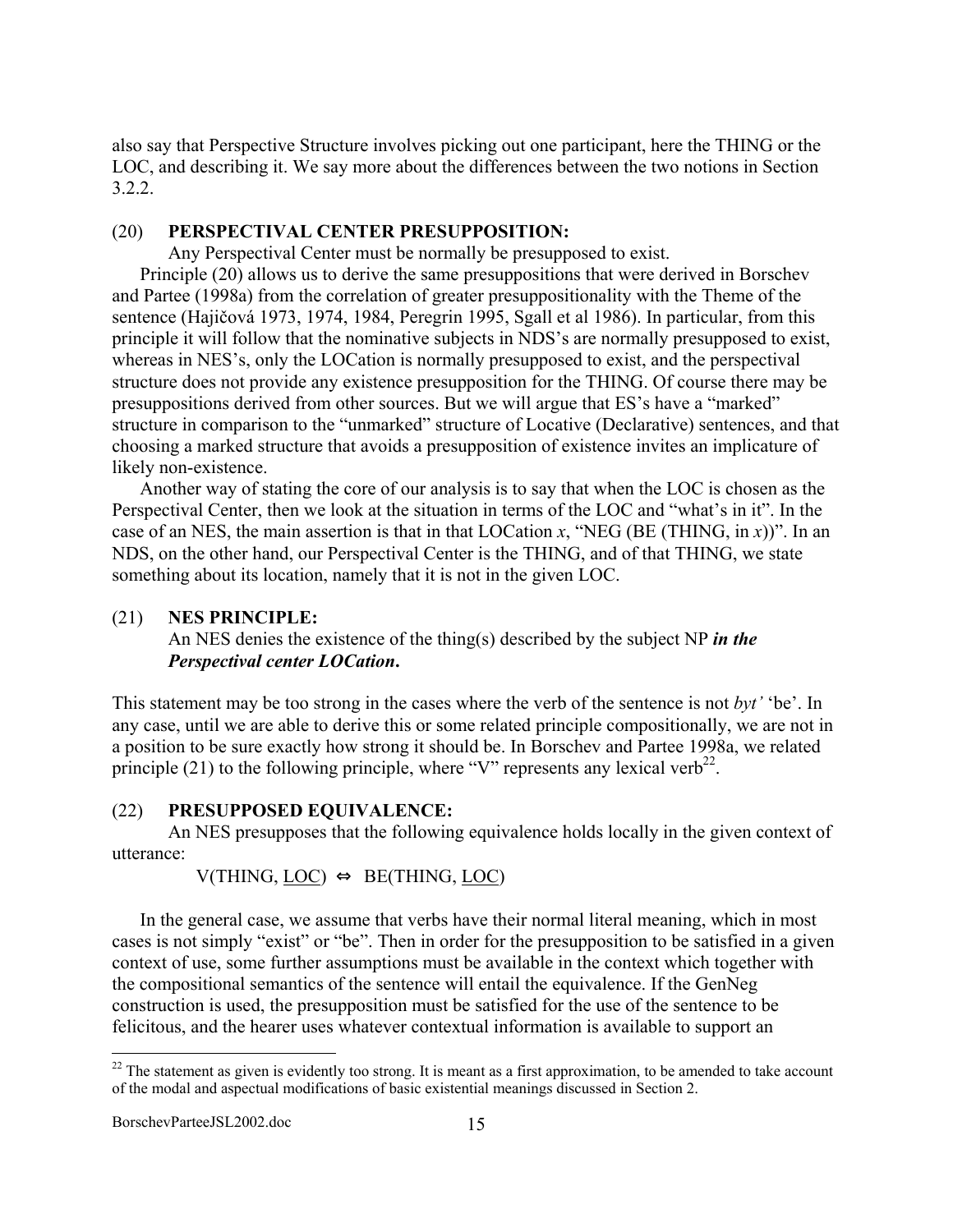accommodation of the presupposition. (Examples involving the interaction of additional "axioms" deriving from lexical semantics, encyclopedic knowledge, and local contextual information are given in Borschev and Partee 1998a.)

 But for it to be possible to satisfy the Presupposed Equivalence, the semantics of the verb must not be directly incompatible with it. If the meaning of the main verb of a sentence is inconsistent with the presupposed equivalence, then the use of GenNeg is impossible; this is standardly the case with Agentive verbs, for instance. But it may be possible in some cases for the verb to be coerced to a weaker meaning compatible with the presupposed equivalence in the given context, in which case GenNeg may be possible<sup>23</sup>.

 We illustrate the workings of these various principles below, with examples. Some of the foundational questions about where such principles come from remain open for further research.

#### **3. Existential Sentences: LOC as Perspectival Center**

There seems clearly to be a distinction, discussed by many authors in many frameworks, involving a contrast in two kinds of sentences each having the parts we have called "BE (THING, LOC)".

 One kind of sentence is "ordinary", and has the "THING" as ordinary subject. This kind of sentence doesn't really have a name except when put in contrast with the other kind; this is Babby's "Declarative Sentence", more often called "Locational", and often subsumed within the larger class of "Predicational" sentences, and instances of the Brentano/Marty "categorical judgment".

 The ES's do not have that ordinary structure, but exactly what structure they do have is controversial. In some sense they seem to be turning the predication around: saying of the LOCation that there is THING in it, or that it has THING in it. If the LOC is implicit, this is a "thetic judgment". And insofar as various authors (see Erteschik-Shir 1997 for discussion) have argued that thetic judgments should always be understood as predicating something of a situation or of a spatiotemporal location, then perhaps statements with an explicit LOC also express thetic judgments.

 But in what way and at what "level" or "levels" of structure is the predication "turned around"?

 Babby (1980) proposed that the difference is a difference at the level of Theme-Rheme (or Topic-Focus) structure. A number of linguists including Babby (2001) have proposed differences in syntactic structure. We propose a difference in Perspectival Structure. But that is no more than a change in terminology until we can say more about what Perspectival Structure is and by what principles it relates to other better-recognized aspects of pragmatic, semantic, and syntactic structure. We make some suggestive remarks below, but many questions remain open. The main thing we claim, and this too needs deeper exploration, is that the structural divisions Babby drew were more or less correct, but the distinction he identified cannot be identical to the widely recognized distinction between Theme and Rheme. So the weakest form of our present view is

 $2<sup>23</sup>$  We see the openness of the class of "genitive verbs" as resulting from the possibility of such coercion. Even an agentive verb like *pet'* 'sing', used in examples (**Error! Reference source not found.**a-b) as a case where GenNeg is impossible, can sometimes be coerced into a 'genitive verb' with the help of a very strong context. We plan to discuss this issue in future work.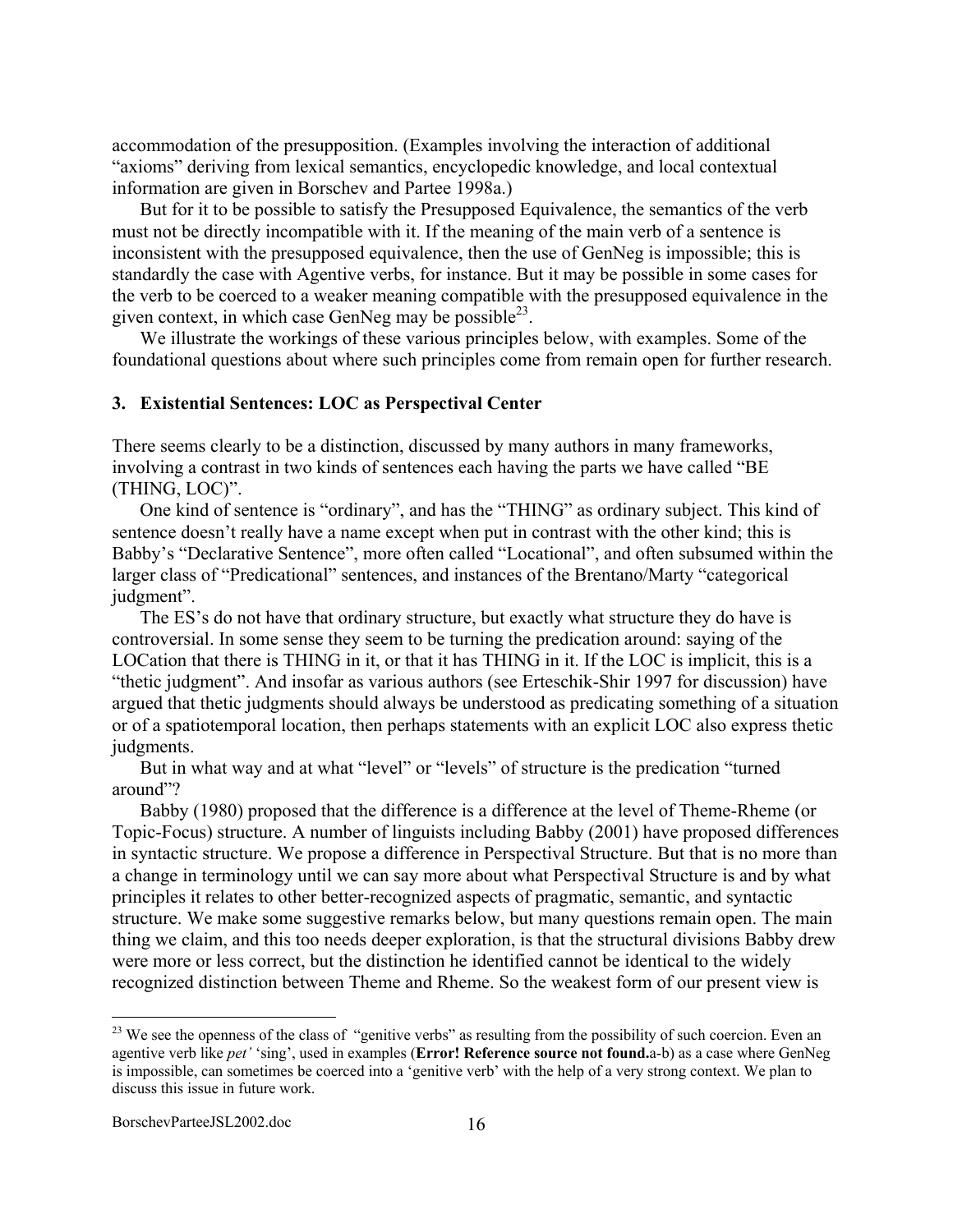simply that Babby's structures need new labels, and we are suggesting that the new labels should relate to our intuitions about looking at a situation from alternative perspectives. A more substantive claim is embedded within this view, however: namely, that there is an important level of structure which does not so far have any standard representation in any theory that is familiar to us.

# **3.1. THING and LOC**

Above we schematized the structure common to existential and locative situations as involving a THING and a LOCation related by a two-place predicate (BE in the prototypical case, other V's in the more extended cases.) In place of our LOCation, one might propose the term SCENE or STAGE24 (Russian *scena* 'stage'), in the sense of the stage on which the action takes place, for ES's, and similarly for what are often called "presentational" sentences. But we will continue to use LOC. This scheme is analogous to the proposal of Jackendoff 1972, 1990 to metaphorically broaden the notion of "being in a location", mentioned in Section 1.1.

 One could say that THING and LOC are *roles* of the verb *byt'*, but it is undoubtedly better to consider them roles of the **participants of the situation** (or **state**) of existing or of being located. Thus, in examples (9), (13), and the examples on the right-hand side in (14), THING is (what is denoted by) *kefir* 'kefir'*, Ivan* 'Ivan'*, otvet* 'answer', etc., and LOC is (what is denoted by) *v magazine* 'in the store', *na lekcii* 'at the lecture', and an understood "here" in the case of (14a).

The LOC may be given explicitly, as in  $(9)$ ,  $(13)$ , and  $(14c,d)$ , or it may be implicitly understood, as in (14a,b). It is important that existence is always understood with respect to some LOCation. An implicit LOCation must be given by the context. This is usually "here" or "there", "now" or "then": at the place and time where someone is awaiting an answer which "didn't arrive", for (14a), or "feeling (or not feeling) the frost", for (14b).

 The THING and the NP denoting it may belong to various sorts: concrete objects (including humans), massy stuff (kefir, money, etc.), events, pluralities, abstract entities (justice, problems); one area in need of further investigation is the difference in interpretation when the NP is an individual-level indefinite and when it is a kind-denoting term (Carlson 1977/80). Assertions of non-existence are presumably semantically somewhat different in the two kinds of cases. The problem of definite NPs is discussed further in Partee 2000.

 Note that the denial of existence of a THING in a LOCation does not contradict the existence of the THING *outside* the given LOCation, for instance "in the world". Thus, for instance, the use of GenNeg in sentence (13) to deny the existence of Ivan at the lecture is compatible with the presupposition of existence "in the world" carried by the proper name *Ivan* 'Ivan'. When our Perspectival Center is the lecture, the relevant LOC is the location of the lecture, and in that LOC there is no Ivan. But the use of the proper name is itself associated with a conventional, larger

 $24$  Erteschik-Shir (1997) speaks of "stage-topics", and we like the concept of a stage on which the events described in a sentence take place. There is a problem with the already existing usage of the English word *stage* in a different sense, in *stage-level* vs. *individual-level* predicates (Carlson 1977/1980, Kratzer 1995). Russian *scena* unambiguously conveys the sense of a stage on which a performance takes place, but its English cognate *scene* unfortunately has a much more static meaning, 'what one sees before one, or what is depicted in a picture'. So in Russian we could use *SCENA* alternatively with *MESTO*, but in English we will continue to use LOC.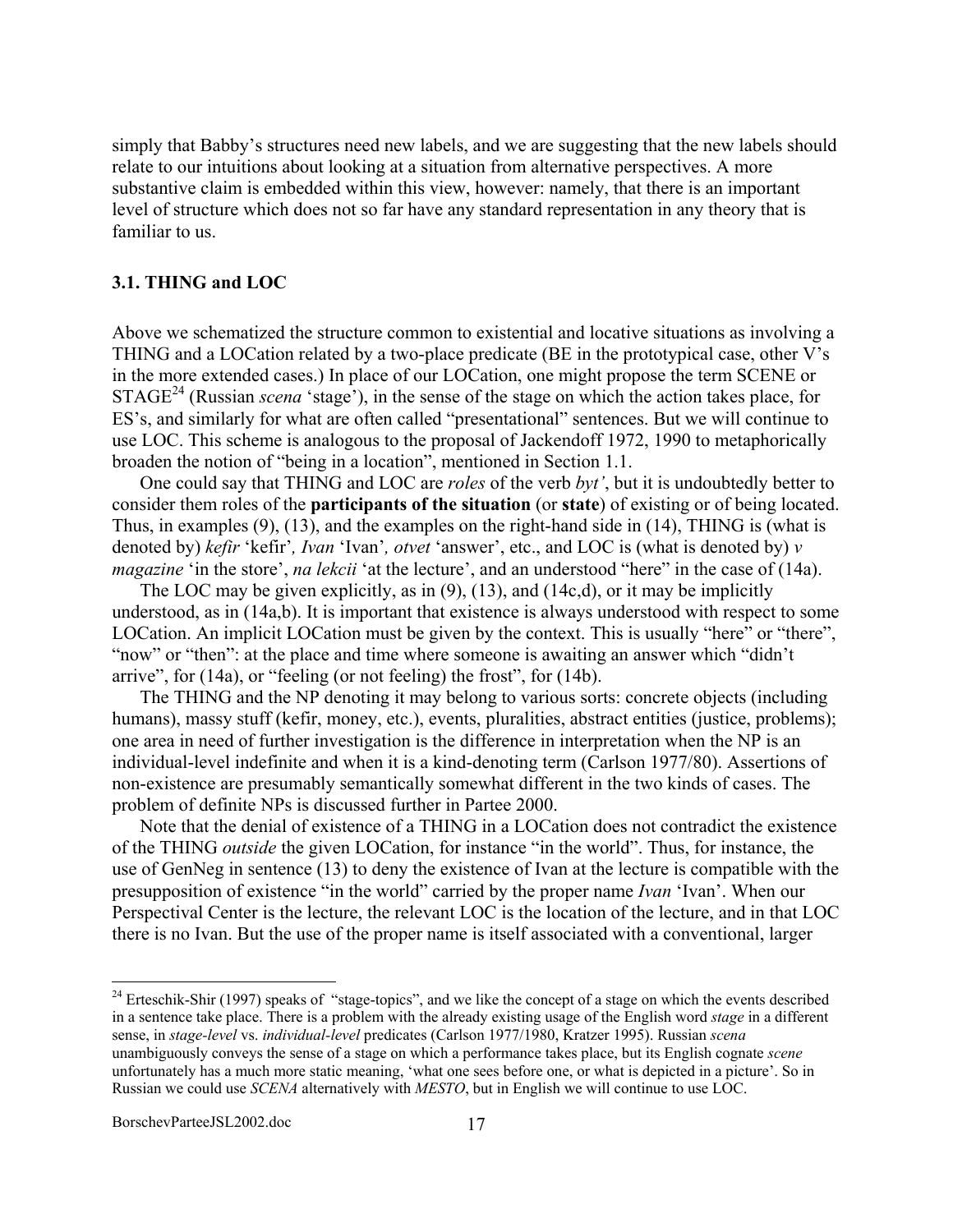LOCation<sup>25</sup>, the world in which the people we know exist (and continue to exist when we don't see them). Thus our rejection of the requirement that the THING be expressed by an indefinite NP is intimately connected to our adoption of the thesis that existence is always relative to a LOCation.

 The much greater frequency of indefinite over definite NPs in ES's may be linked to the consideration that when the THING is a definite particular, the speaker is more likely to make a description from the perspective of that THING. But that is not an absolute preference; sentence (13) is natural because we may sometimes be more interested in knowing who was at the lecture than in knowing where Ivan was.

## **3.2. Perspective**

In this section we elaborate our notion of perspective structure and its role in existential sentences, contrasting it with Theme-Rheme structure, and discussing the kinds of presuppositions that we believe relate most directly to choices of perspectival structure.

#### **3.2.1. The Notion of Perspective and Its Role in Existential Sentences**

The structure of a situation of existing cannot be reduced to its decomposition into the participants THING and LOC, since a situation of "being located" (corresponding to a "declarative" or "locative" sentence) has the same participants. We have proposed that the distinction between a situation of existing and a situation of being located involves a **choice of perspective**, of a point of view, from which the speaker, or sometimes the subject of a higher clause in the sentence, looks at that situation. The speaker, of course, is the one who chooses the form of expression; but if the relevant clause is an embedded one, the speaker may be representing the point of view of a higher subject of a propositional attitude. And even in the case of a simple sentence, if it occurs as part of a narrative, then the point of view of someone other than the "author" may be represented.

 The situation may be described with the THING as Perspectival Center, or with the LOCation as Perspectival Center. When the THING is chosen as Perspectival Center, its existence is presupposed, and the sentence speaks of its LOCation and potentially about other properties or states or actions in the situation. When we choose the LOCation as Perspectival Center, the sentence speaks about what THINGs there are or are not in that situation and potentially about what is happening in the situation.

 The choice of Perspectival Center, as so described, has much in common with the choice of Theme (Topic) on the one hand (see Section 3.2.2), and with the choice of grammatical Subject on the other: all three notions involve structuring something (a situation, a proposition, or a sentence) so that one part is picked out and the rest is in effect predicated of it.

 We believe that the perspectival structuring is first and foremost a (cognitive) structuring of the situation that will be talked about. How that structuring will be reflected in the linguistic structure of the corresponding expression may vary from language to language.

Our main hypothesis with respect to the case at hand is that the role of perspective in ES's is

BorschevParteeJSL2002.doc 18

<sup>&</sup>lt;sup>25</sup> Cf. Barwise and Perry's (1981) notion of a "Resource Location".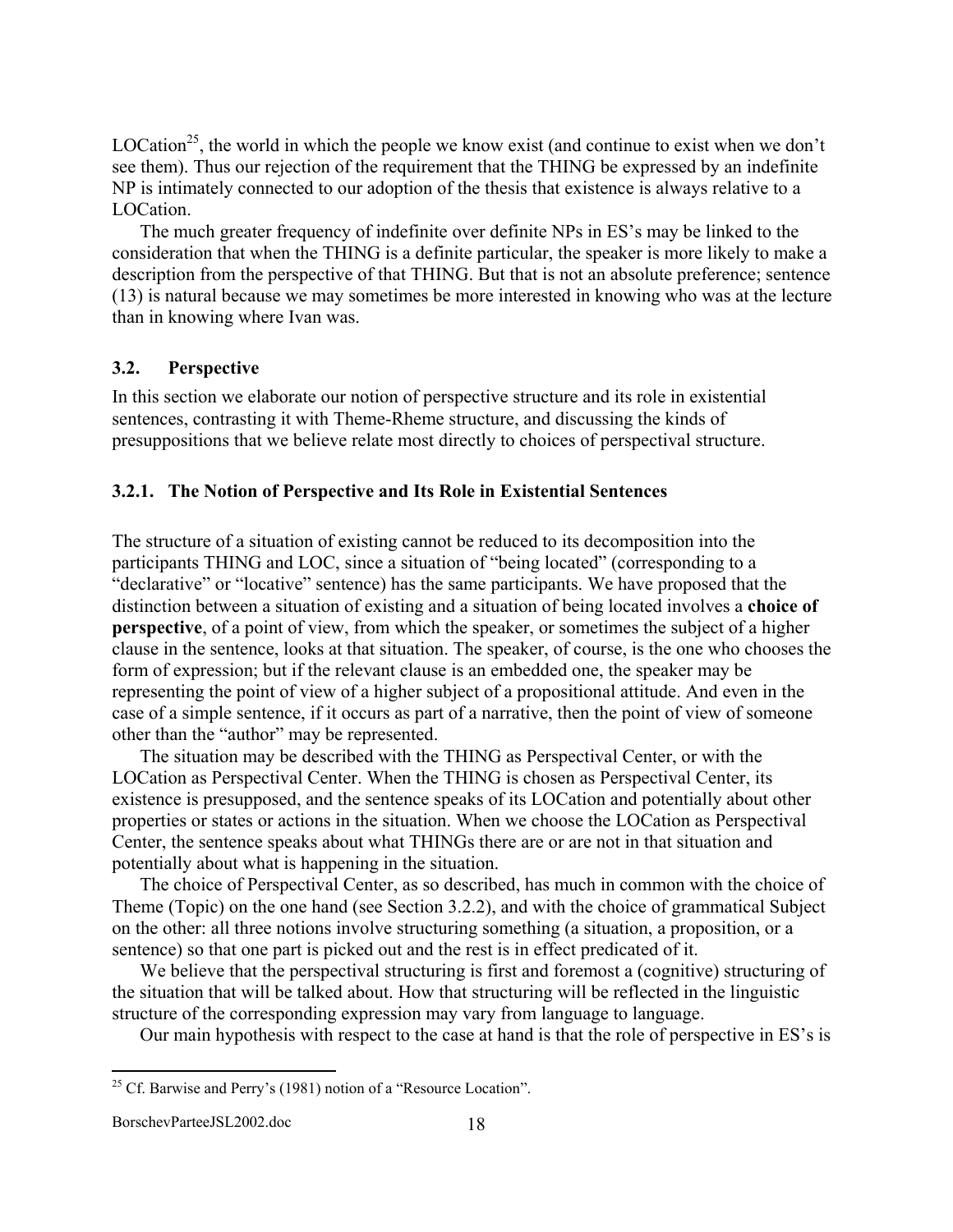to indicate a choice among different kinds of situations within the class of situations that share the basic participant-structure V(THING, LOC): when the LOC is marked as Perspectival Center, the result is an existential sentence<sup>26</sup>, as stated in the Perspective Structure principle (19) in Section 2. As noted, we consider it likely that this result is mediated by a difference in choice of syntactic structure, but are agnostic as to what the syntactic difference is.

 Our current hypothesis about "where in the grammar" the choice of Perspective Structure is registered is that it is a "diathesis choice", a choice among two alternative argument structures for verbs that can take both a "THING" and a "LOC" argument, analogous to the argument structure choices for verbs like *spray, load* or verbs like *give, send*.

 What is the semantic difference between *load the truck with hay* and *load the hay on the truck*? There is no systematic truth-conditional difference, but there are oft-noted differences in which argument is understood to be "completely" affected, and there is a correlation between the one chosen as direct object and the one more likely to be a definite NP. Is there a difference in the meaning of *load* when the argument structure shifts in this way? We see these questions as similar to our questions about the status of the THING and LOC arguments in the two sentence types.

 But we do not believe that perspective structure directly affects or is affected by Theme-Rheme structure; we turn to this topic in the next subsection.

### **3.2.2. Perspective** *vs***. Theme-Rheme Structure**

While the choice of perspective structure and the choice of Theme-Rheme structure may often coincide (in the sense that the Perspectival Center is a natural choice for Theme), we believe that they are different notions and in principle independent of one another.

 Perspectival structure is basically a structuring at the model-theoretic level, a structuring of the situation the sentence describes. If the job of semantics is to associate linguistic expressions with the non-linguistic "realia" they refer to or describe, then we take perspectival structure as a property of those "realia", in the same sort of domain as the properties that distinguish telic from atelic eventualities, or agents from experiencers, or the denotata of mass nouns from the denotata of count nouns. All of these properties reflect cognitive structuring of the domains that we use language to talk about, and are not simply "given" by the nature of the external world. Correspondingly, all of them are properties with respect to which we find differences from language to language. Two verbs in different languages, which seem to be otherwise perfect translations of one another, may nevertheless differ as to whether one of their arguments counts as a "Theme" (in the "theta-role" sense) or an "Experiencer". Hence the verbs may govern accusative in one language and dative in the other, even when the general principles for the choice of Accusative and Dative are the same in the two languages. (E.g., the verb meaning

<sup>&</sup>lt;sup>26</sup> Some conditions probably need to be placed on the choice of verb as well; there may be dynamic sentences that may also have the structure V(THING, LOC) with LOC as Perspectival Center that should not be classed as existential. However, we cannot simply require that the Presupposed Equivalence (**Error! Reference source not found.**) hold, since that is a requirement only on NES's and not on AES's; and it is a requirement on the interpretation of the sentence in context, not on the verb. At this point the most we can say is that an affirmative sentence with semantic structure V(THING, LOC) and the LOC as Perspectival Center is existential if its "corresponding negative sentence" meets (**Error! Reference source not found.**) in the given context.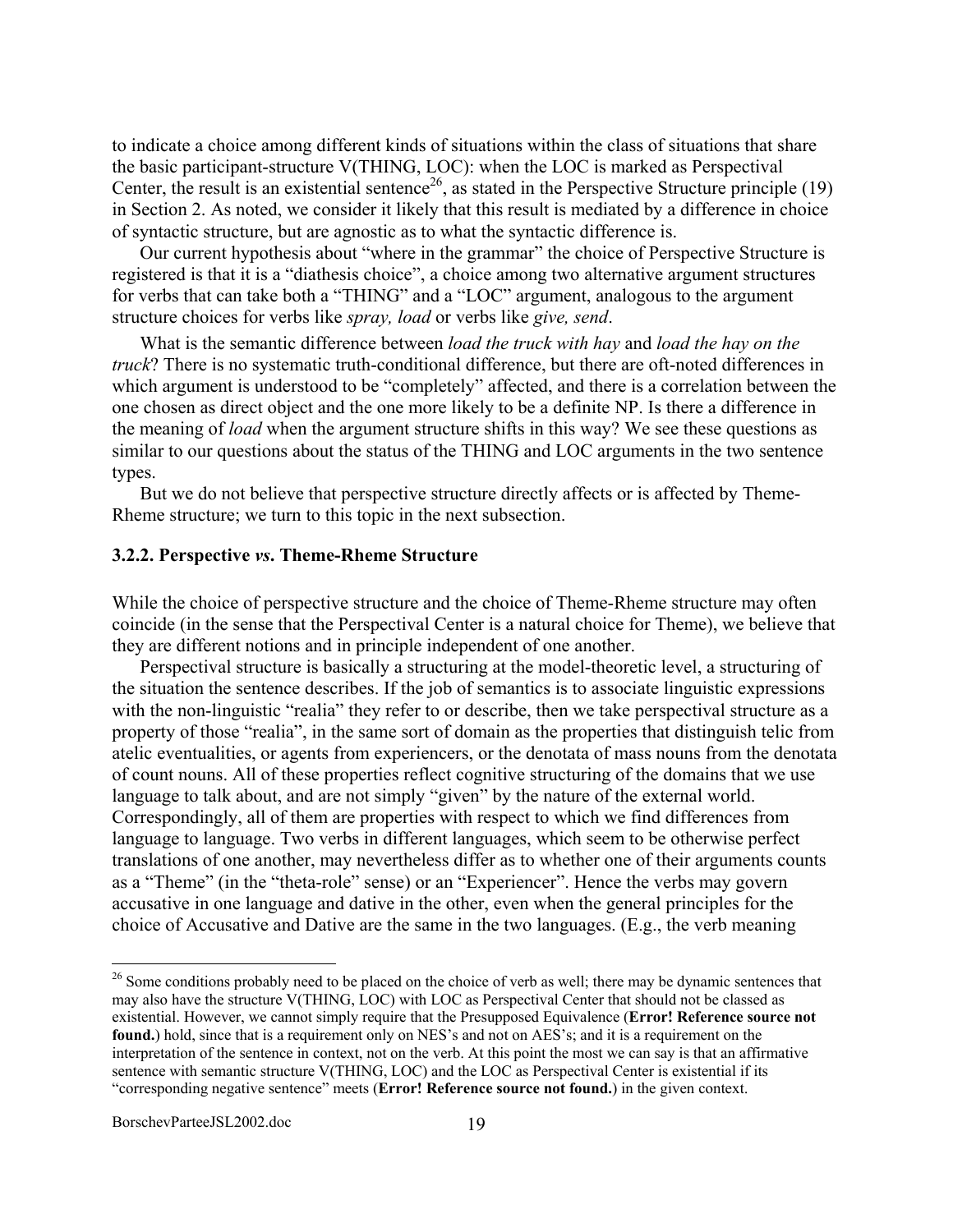"call", as to call someone on the phone, takes dative in some of the Indo-European languages, such as Russian *zvonit'* and Spanish *llamar,* and accusative in others, such as English *call* and German *rufen, anzurufen*.) This presumably represents a different schematization of the situation-type, a different decision as to whether a given participant in the situation-type counts as an "Experiencer" or not.

 Theme-Rheme structure is first and foremost a matter of information structure in discourse, although as Sgall et al (1986) have argued, it belongs in semantics and not only in pragmatics. The information structure chosen depends not only on the situation to be described but also on what aspects of that situation have been mentioned most recently, which aspects are presumed familiar to the hearer, etc.

 The kind of example which has most strongly convinced us that distinction we need for explaining the distribution of GenNeg is not standard Theme-Rheme structure is our "*kefir* example" (9), repeated below as (23).

| $(23)$ [Ja iskal] | kefir. | Kefira                                                                             | v magazine ne bylo.             |  |
|-------------------|--------|------------------------------------------------------------------------------------|---------------------------------|--|
|                   |        | $\left[1\right]$ looked-for kefir- $_{\text{ACC.M.SG}}$ Kefir $_{\text{GEN.M.SG}}$ | in store NEG was <sub>nsG</sub> |  |
|                   |        | '[I was looking for kefir.] There wasn't any kefir in the store.'                  |                                 |  |

 In (23), *kefira* 'kefir', in the genitive, is nevertheless part of the Theme. The evidence is twofold. In the first place, the rules governing the interplay of word order and intonation in Russian have been very well studied and repeatedly argued to be intimately bound up with Theme-Rheme structure (Kovtunova 1976, Yokoyama 1986, *Russkaja Grammatika* 1980; similarly for Czech and in general in Sgall et al 1986). According to those principles, *kefira* should be the Theme or part of the Theme in (23). Secondly, according to virtually all theories of communicative structure, the Rheme of one sentence is a favored candidate to become the Theme of the following sentence: one sentence introduces something as important, and the following sentence picks up that topic and says something about it. And in example (23), the background sentence clearly introduces *kefir* in the Rheme, so it is natural that *kefira* should be the Theme (or part of the Theme) of the following sentence.

 In this example the Rheme is probably only the final *ne bylo* 'wasn't', and *v magazine* 'in the store' is also part of the Theme. According to the most general rule of the place of negation in Russian (Padučeva 1974: 154-155; see also Sgall et al 1986), negation is associated with the Rheme.

 A minimally contrasting example, in which *kefira* is indeed Rheme and the sentence fits Babby's pattern as he predicts, is (24) below.

|                                                                 |  |  |  |  | (24) [Ja zašel v magazin.] V magazine ne bylo kefira. |                                                            |
|-----------------------------------------------------------------|--|--|--|--|-------------------------------------------------------|------------------------------------------------------------|
|                                                                 |  |  |  |  |                                                       | [I went into store. ] In store NEG was-N.SG kefir-GEN.M.SG |
| '[I went into the store.] In the store there wasn't any kefir.' |  |  |  |  |                                                       |                                                            |

 A different kind of minimal pair is given below in (25) and (26). In this pair of sentences, the sentence-initial Theme is the same (*on/ego* 'he<sub>NOM</sub>/he<sub>GEN</sub>), anaphorically referring to the Rheme *Petja* 'Petja' of the preceding sentence. In (25), the THING Petja is chosen as the Perspectival Center: we consider Petja, and where he was, and we give the partial information that he was not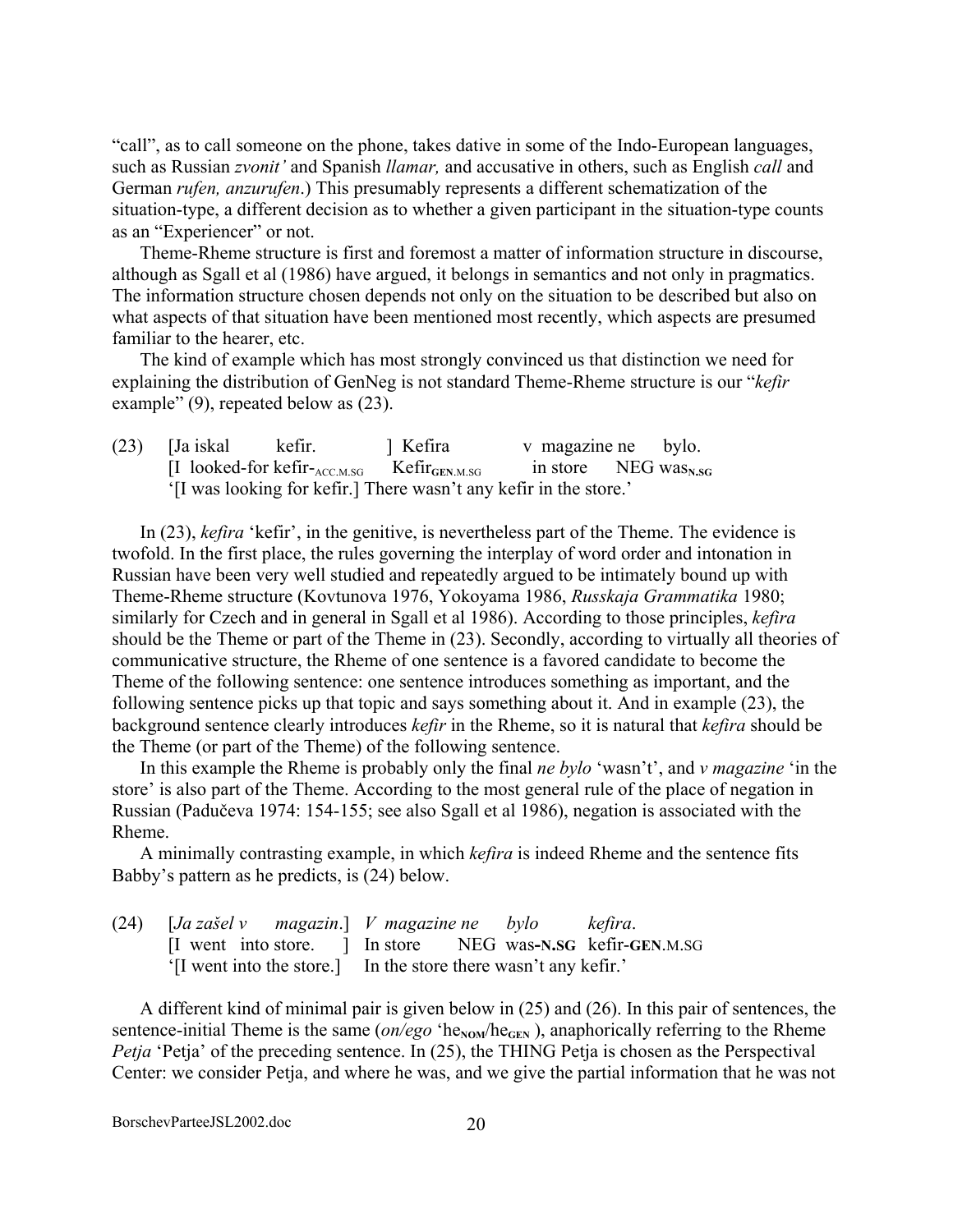at the lecture. In (26) the LOCation is the Perspectival Center; this suggests that in our search for Petja, we went to the lecture expecting to find him, but Petja was not among those at the lecture.

| (25) |                                                                | [Ja iskal Petju. ] On ne byl                                                                           |  |  | na lekcii.                |
|------|----------------------------------------------------------------|--------------------------------------------------------------------------------------------------------|--|--|---------------------------|
|      |                                                                | [I looked.for Petja.] He <sub>NOM.M.SG</sub> NEG was <sub>M.SG</sub>                                   |  |  | at lecture.               |
|      | [I looked for Petja.] He wasn't at the lecture.                |                                                                                                        |  |  |                           |
| (26) |                                                                | [Ja iskal Petju. ] Ego ne bylo<br>[I looked.for Petja.] He <sub>GEN.M.SG</sub> NEG was <sub>N.SG</sub> |  |  | na lekcii.<br>at lecture. |
|      | [I looked for Petja.] He wasn't at the lecture <sup>27</sup> . |                                                                                                        |  |  |                           |

 We note again that our proposed perspective structure corresponds quite exactly with Babby's (1980) division between Theme and Rheme: our Perspectival Center corresponds to Babby's Theme. The difference could be called purely terminological and in a sense it is; the substantive issue is that Babby believed that the structure he had identified could be equated with the independently motivated Theme-Rheme structure, and we believe that it cannot be. The issues concerning the scope of negation mentioned in the Introduction and discussed in Partee and Borschev 2002 also raise substantive problems for what seemed to be additional independent motivation for using Theme-Rheme structure as the determinative structure.

 But we do not consider this issue closed, and we do not consider our arguments against the use of Theme-Rheme structure totally conclusive. There are several possible kinds of arguments that may be given in defense of Babby's original proposal, or which suggest modifications that could preserve the main structure of Babby's analysis.

 As noted above, Babby's own suggestion (Babby 1980: 114-120) is that in NES's, the word order no longer expresses topic-focus structure, since that is now disambiguated by the genitive marking, but rather a difference in *old* (*given*) vs. *new* information. Babby cites Kovtunova (1976) and Gundel (1974) in support. He cites Gundel as characterizing "given" as "what you were talking about or what I was talking about before", while "topic" is "what I am talking about now". And he claims that in NES's like our *kefir* example (9/23), the genitive NP is pre-verbal if it is "old" or "given" in that sense (contextually bound), even though it is Rheme in the given sentence. It is well-known that while Theme is often "old", and Rheme often "new", these correlations are by no means absolute, and Babby thinks that is what is going on in the NES's with initial genitive NP. To support this suggestion, one would need an account of word order and intonation in these terms.

 A similar idea can be found in Padučeva 1985 (esp. 119-20), also citing Kovtunova (1976). Padučeva discusses the "dislocation of part of a complex rheme", in which the "rheme proper" is left at the end of the sentence with the main accent, and the remainder of the Rheme is dislocated leftward, usually but not always to sentence-initial position; the dislocated part receives a secondary stress with falling intonation. Padučeva (p.c.) holds that the *kefir* example (9) can have either of two communicative structures: in a context such as we present in (9), *kefira* would

 $27$  We have given these two sentences the same translations, because the difference felt between them by a native speaker of Russian, described in the paragraph preceding the examples, does not easily translate into English (see Chvany 1975: 157-158). Existential sentences with indefinite subjects usually translate into *there*-sentences in English, but that option is not normally possible with definite subjects.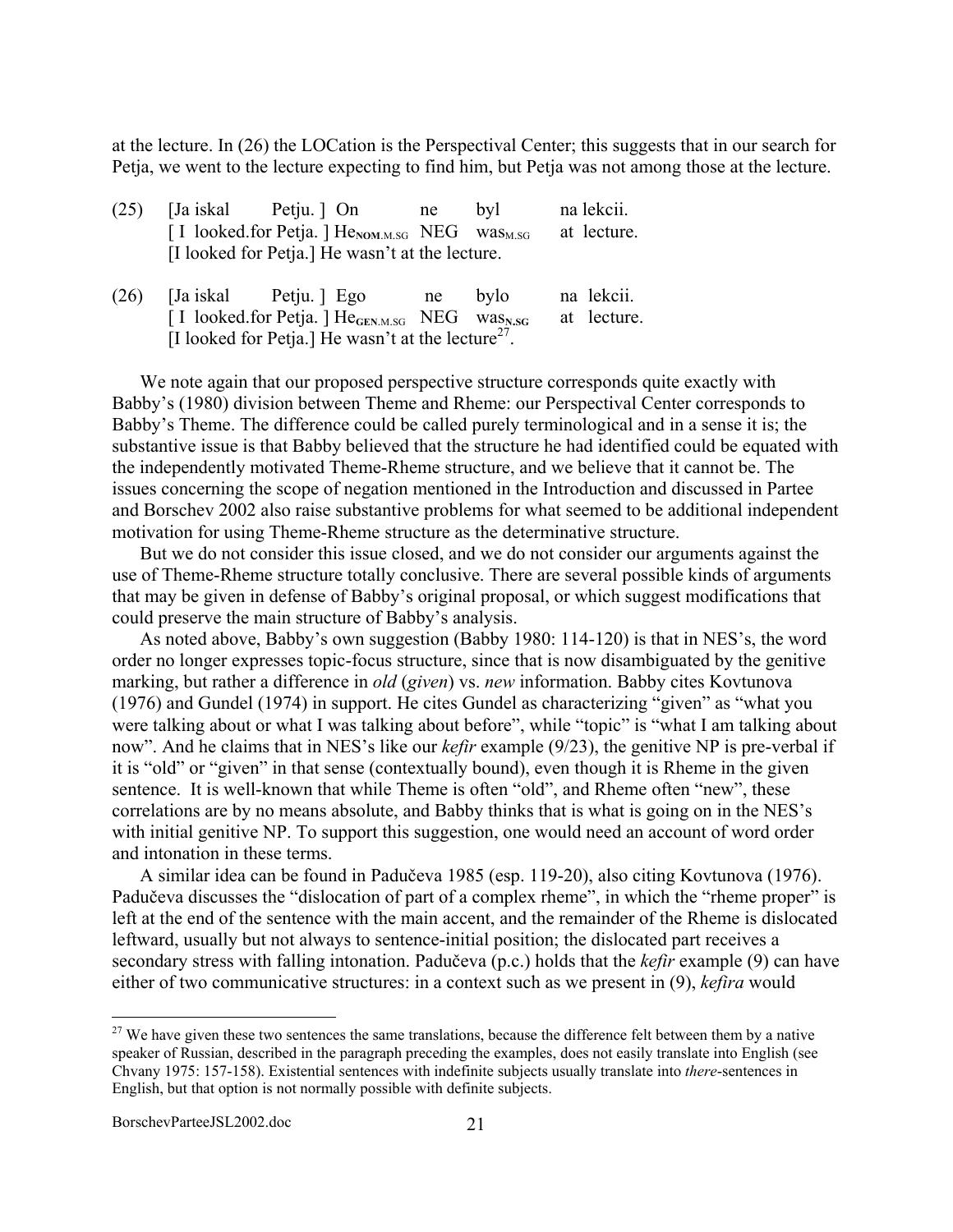indeed be Theme and unaccented, but the same sentence could occur with no prior mention of *kefir*, only of the store, and in that case *kefira* would be a dislocated part of the Rheme, with a secondary falling stress. But note that if Padučeva is correct about that, it would not support Babby's approach, because on Padučeva's approach, if *kefira* is a dislocated part of the Rheme it remains **indefinite**, and it is only when *kefira* is part of the Theme that it would be interpreted as definite. Babby was trying to account for a potentially definite interpretation still being part of the Rheme.

 A second argument begins with the assertion that the LOCation (explicit or implicit) in examples like (9 / 23) is still Theme. The basis for this assertion is that it cannot be contrasted. If the LOC is still Theme, then either the THING must be part of the Rheme, or else the Rheme is only the (negation plus the) copula. The latter case is a possibility, but its semantics is mysterious: what exactly is being negated in that case? Does the negation still have sentence scope? Or is this *verum*-focus, focus only on the Affirmative/Negative polarity?<sup>28</sup> But this issue should be deferred until we have solved the other puzzles of scope of negation discussed in Partee and Borschev 2002. The not fully conclusive outcome of this argument is that if just one or the other of LOC and THING is Rheme in the *kefir* sentences, it would seem that it is still the THING *kefir* that is Rheme; but matters may well be more complex.

 Erteschik-Shir's suggestion, mentioned earlier, is really an argument for greater subtlety of Theme-Rheme (Topic-Focus) structure, with internal hierarchical structure and other enrichments not dealt with in our simple adaptations of Babby's simple one-level Theme-Rheme structures. Erteschik-Shir (1997) has a very relevant notion of stage-topic, and has an articulated system that allows for nested topic-focus structures. She suggests (p.c.) analyzing our *kefir* example as follows in her terms, with an initial implicit stage-topic, and *kefira* as a subordinate topic<sup>29</sup>:

# (27) [s]TOP [ *Kefira*TOP-sub [*v magazine ne bylo*]FOC-sub]FOC

On this proposal, both Babby and the critics could be correct, although the crucial aspects of the structures would not be isomorphic to Babby's. On Erteschik-Shir's approach, existential (thetic) sentences are characterized by having a Stage-topic, and normal 'declarative' or 'predicational' sentences have an NP, usually the subject, as topic. On the other hand, when there is an implicit Stage-topic, which is not pronounced, the subordinate topic-focus structure of the explicit part of the sentence presumably takes over in determining the word order and intonation of the pronounced sentence.

 Other relevant work includes the proposals of Junghanns and Zybatow (1997) concerning the information structure of Russian; they follow Jacobs (1992) in working with two binary distinctions, Topic-Comment and Focus-Background, and under their proposal there are instances of thetic (Comment-only) sentences with the unaccusative subject moved into preverbal position although it is not topic. They also have examples of all-focus sentences which

<u>.</u>

<sup>28</sup> This suggestion was made to us for this example by Petr Sgall (p.c.). For a discussion of *verum*-focus in general, see Höhle 1992.

<sup>&</sup>lt;sup>29</sup> It is irrelevant to the main argument whether *v* magazine 'in the store' is part of the subordinate focus, part of the subordinate topic, or a modifier of the stage-topic (another suggestion made to us by Nomi Erteschik-Shir). What's crucial is that the main topic is the Stage-topic, and *kefir* is part of the main focus (Rheme).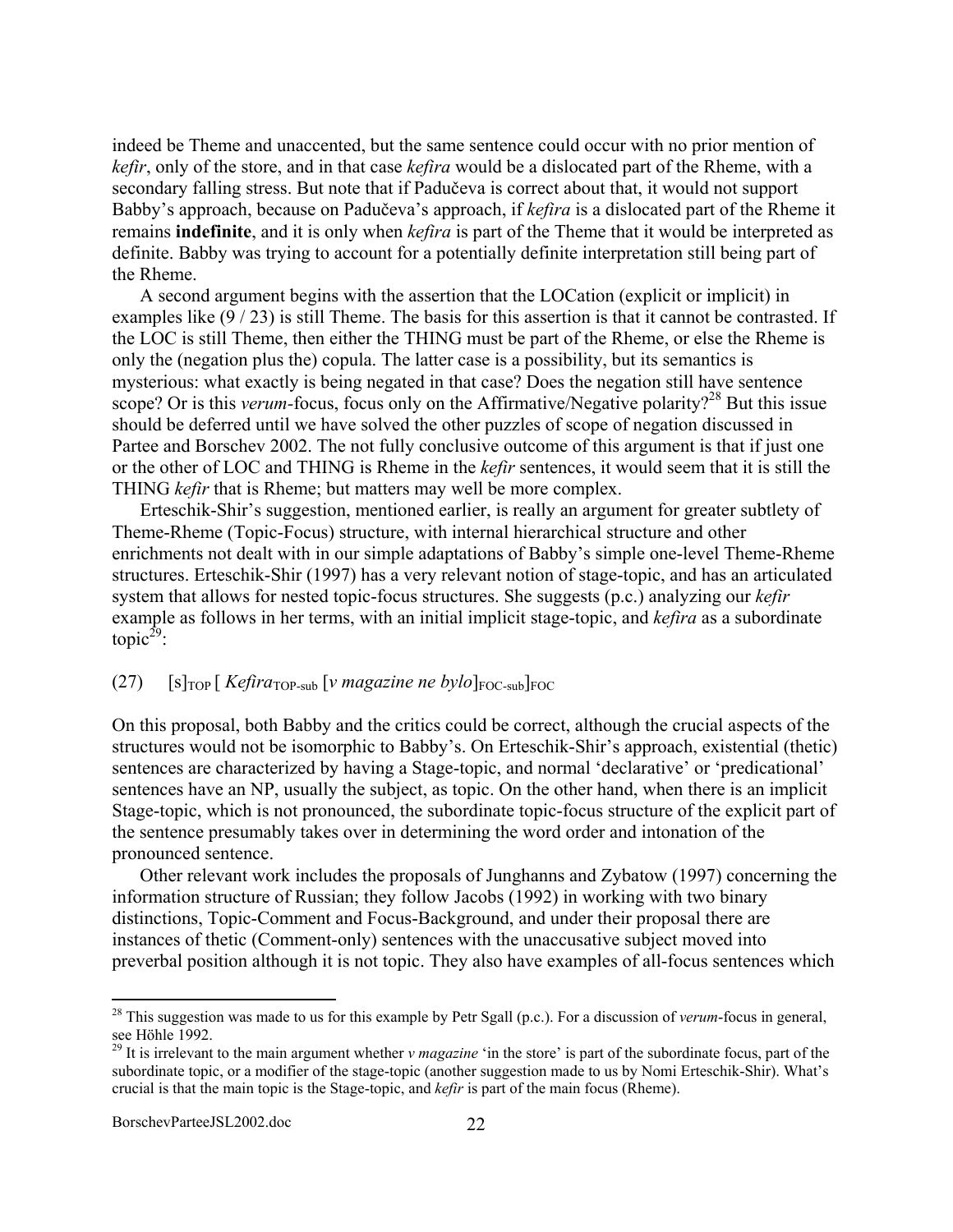contain an added sentence-initial topic.

 A further complication that arises in trying to evaluate the Theme-Rheme and other structures of the affirmative and negative sentences we have been considering is touched on in Babby's (1980: 119-20) discussion of Givón's observations about the different pragmatic situations in which affirmative and negative sentences are likely to be used. Givón (1975) notes that negative speech acts are typically uttered in contexts that are presuppositionally richer than the contexts typical for the corresponding affirmatives. Padučeva (p.c.) has raised our awareness of the related fact that not every affirmative sentence has a corresponding negative sentence that can be safely assumed to have the same Theme-Rheme structure. It is all too easy when testing the word order and intonation pattern of a negative sentence to pronounce it as a denial of an implicit preceding affirmative sentence (hence inviting a *verum*-focus pattern), and not always very easy to conjure up a natural context which does not involve such a denial. In fact, we can see that not every affirmative sentence has a corresponding negative sentence at all, and some of the clearest examples of this are presentational sentences like *Here comes the bus,* which are close cousins of affirmative ES's.

 We conclude this subsection by reiterating that we are inclined to believe that there are sentences like the *kefir* example in which the THING manifests GenNeg and is the Theme of the sentence. We are therefore inclined to prefer the introduction of our Perspective Structure over Babby's original use of classic Theme-Rheme structure for distinguishing Declarative from Existential sentences, but we consider the issues far from settled.

#### **3.2.3. Issues about the Sources of Presuppositions**

In all of the literature and discussion of the Russian GenNeg construction, there is widespread agreement about the differences in presuppositions in various different examples, but much less agreement about the degree of strength of the various presuppositions and about their sources, i.e. how their presence is to be explained.

 In Borschev and Partee 1998a, some of the crucial presuppositions were consequences of the Theme-Rheme structure, by principles articulated in Hajičová 1973,1974, 1984, and having challenged the correctness of Babby's assumptions, we are not sure how to derive them from other principles.

 The challenge for a theory like Babby's based on Theme-Rheme structure amounts to the following. It does not appear to be possible to simultaneously maintain all of the following, at least not in a simplistic form:

(28)

- (1) Theme-Rheme articulation is indicated (in Russian) by certain patterns of intonation and word order
- (2) Theme-Rheme articulation is a determinant of the scope of negation.
- (3) Being in the scope of negation is a necessary condition for GenNeg in ES's.
- (4) The central difference between NES's and NDS's is their Theme-Rheme structure, from which their differences in scope of negation and in presuppositions follows.

We have argued in favor of maintaining (1), since it seems to represent the most solidly

BorschevParteeJSL2002.doc 23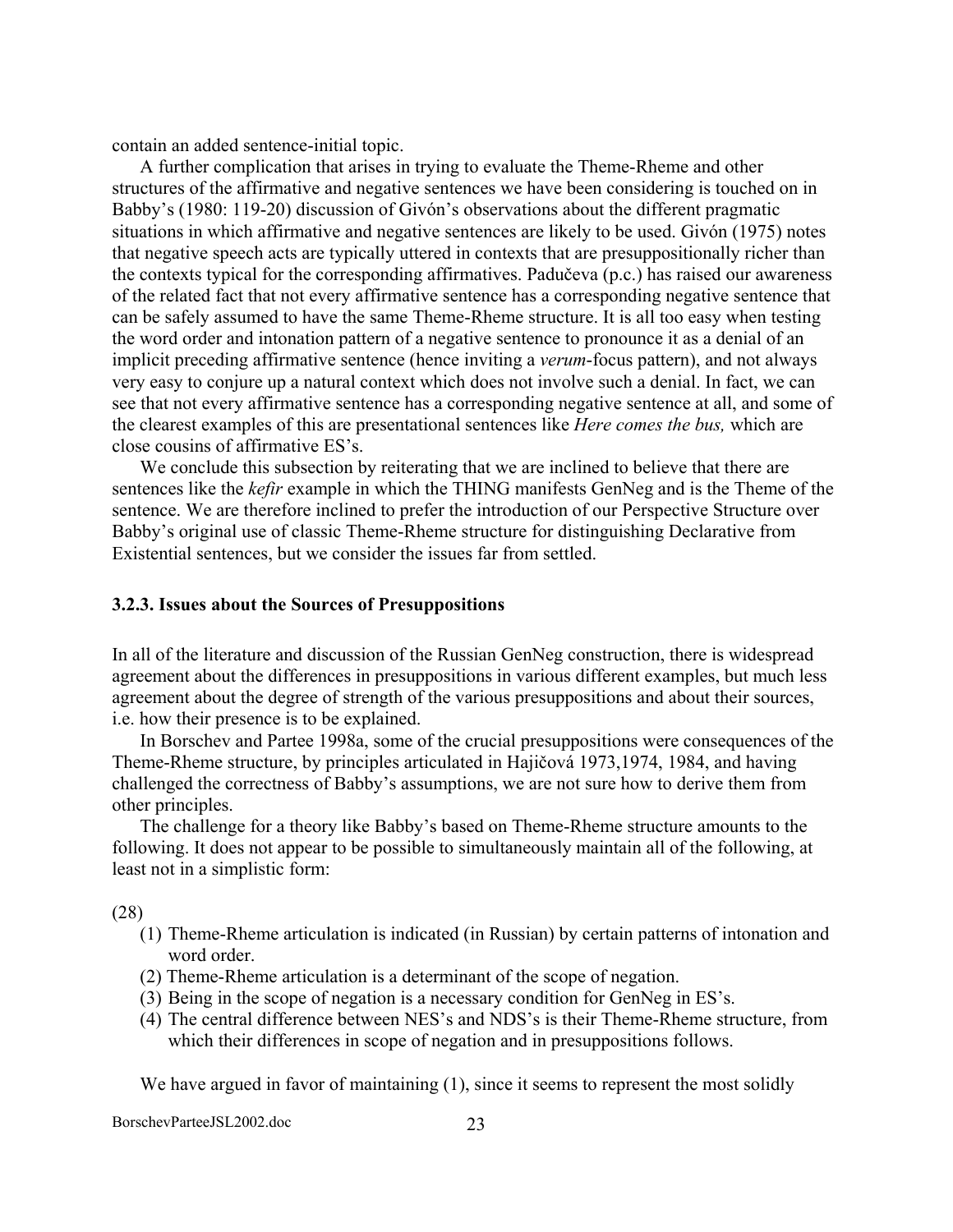established criterion for that distinction, and to replace (4) by an appeal to a somewhat similar but not identical distinction which we call perspectival structure. But since perspectival structure is a new concept, there is no pre-existing theory to connect it with scope of negation or presuppositions. In Partee and Borschev 2002 we have raised and discussed some challenges to principle (3); if principle (3) above fails, then (2) becomes moot. But we would still like to try to say something about presuppositions, since they play a role in distinguishing existential from declarative sentences.

 As a working hypothesis, we will assume that any element chosen as a Perspectival Center must be presupposed to exist (in the relevant LOCation, which may or may not be the actual world). Elements that are not part of the Perspectival Center may or may not be presupposed to exist, but any presupposition of existence for them would have to come from other sources and not from the perspectival structure. In an ES, since the main assertion is an assertion of existence in some LOCation, they cannot be presupposed to exist **in that LOCation**, or else the sentence would be anomalously redundant. We thus allow for definite subjects in AES's and NES's. .

 Those who classify sentences with definite subjects as automatically disqualified from being counted as ES's (we have cited examples in which Babby, Brown, Chvany, and Padučeva have done that) may be failing to accept or to exploit sufficiently Principle (17), that existence is always relative to a LOCation. The Russian GenNeg construction seems to use this principle to permit a much broader range of ES's (as manifested by GenNeg) than English permits with *there*-sentences.

 Other issues related to the sources of presuppositions are discussed in Borschev and Partee 1998a, including the presupposition of existence of the LOCation in ES's and the potential absence of such a presupposition in DS's. But the issues relating to definiteness in ES's are among the areas that call for further study; see e.g., Ward and Birner 1995 and subsequent discussion.

### **3.3 Notes about Syntax**

In Borschev and Partee 2002a, we discussed a number of syntactic issues connected with GenNeg, without reaching firm conclusions. Here we mention only a few points most relevant to Babby's approach and our variant of it.

 The GenNeg construction is found in Russian not only on the "subjects" of intransitive verbs in ES's, but on the objects of transitive verbs in many kinds of sentences. And many have claimed that the verbs that can be used in ES's are all Unaccusative verbs (Chvany 1975, Pesetsky 1982, Bailyn 1997, Brown 1999), intransitive verbs whose surface subject is an underlying object. The idea that GenNeg applies only to underlying objects has great appeal in unifying the GenNeg construction. Babby (2001) argues against it. His strongest arguments are against equating the post-verbal "subject" position in ES's with the direct object position in transitive sentences. He also suggests, less conclusively, that some ES's involve Unergative verbs; but there it might be possible to appeal to type-shifting of verbs from one sort to the other, something Pesetsky explicitly acknowledged as a consequence of the Unaccusative hypothesis for Russian.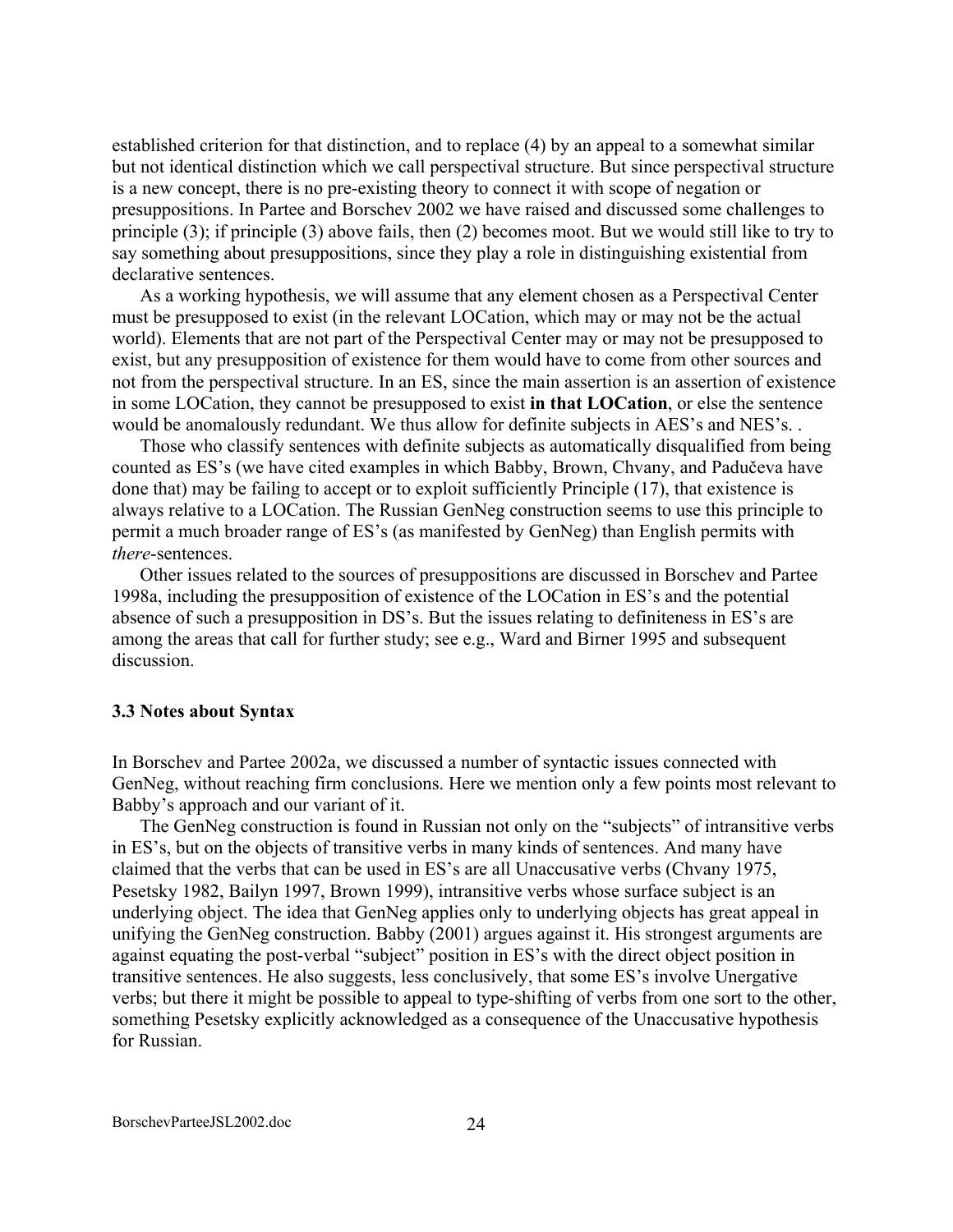Our Russian colleagues<sup>30</sup> (and the first author) are still somewhat skeptical about the applicability of the Unaccusativity hypothesis to Russian. In our future work we plan to critically examine the Unaccusativity hypothesis and to look more closely at object Gen Neg. Initial discussions suggest that the different tests for unaccusativity don't correlate as they should (and a couple of the minor ones seem not to work at all). And the semantic differences between Acc and Gen in negated transitive sentences are not obviously identical to the semantic differences between Nom and Gen in negated existential sentences. Thus there seem to be both semantic and syntactic bases for questioning whether subject Gen Neg is best explained as a sort of corollary of object Gen Neg, but we need to do more work on the problem before we can say anything substantive.

 We remarked earlier that the structure of predication in an ES seems to be in some sense inverted from that in a DS. Few authors go so far as to suggest that the LOCative can become the subject in an ES (as it can in Chicheŵa), but Kondrashova (1996) does make such a suggestion for ES's with the copula verb.

 Babby 2001 is in a sense at the opposite extreme: he argues that the THING element is still the subject even in an NES or AES, but that unlike in an NDS or ADS, the subject NP is not in "canonical" subject position. The roles of subject are 'split' in ES's, Babby suggests, with the Locative typically fronting to satisfy the Extended Projection Principle. The THING argument remains post-verbal, but not in a direct object position; it is sister to a V-bar, where it can be in a predication relation.

 What these proposals and other related ones have in common is proposing a more syntactic version of the idea that what is a canonical subject in a DS somehow stays inside the VP in an ES, or at any rate stays "lower", or at least starts out "lower". It is as if a Perspectival Center LOCation "wants" to be subject of an ES, but since it is structurally unable to become subject, some non-canonical structure must be found.

### **4. Concluding Remarks**

The problem of Genitive of Negation in Russian existential sentences is endlessly interesting and difficult because, as Babby (1980) showed, it relates to many different kinds of principles from morphology to pragmatics, and because the structures involved are of necessity highly theory dependent and hence subject to change with changes in theoretical frameworks.

 We claim that the Perspectival Center status of the LOCation and the corresponding notordinary-subject status of the THING are both marked choices. A language which simply let one make the LOCation the subject would align subject and Perspectival Center, and syntactic predicate with what is predicated of it; that would represent a full "syntacticization" of the distinction. On the other hand, one could imagine a language in which there was no difference except word order, and the existential sentence was realized just by making the Perspectival Center the Theme and the rest of the sentence the Rheme, indicated by word order. Babby and we both believe that Russian does something in between, with some difference in syntactic structure that corresponds to a difference in information structure (Babby) or a difference in

<sup>&</sup>lt;sup>30</sup> Thanks to Elena Paducheva, Ekaterina Rakhilina, and Yakov Testelets for very fruitful preliminary discussions in the summer of 2002 of this and other problems related to the GenNeg construction, and to Stephanie Harves, whose dissertation then in progress provided stimulating subject matter for a good part of the discussion.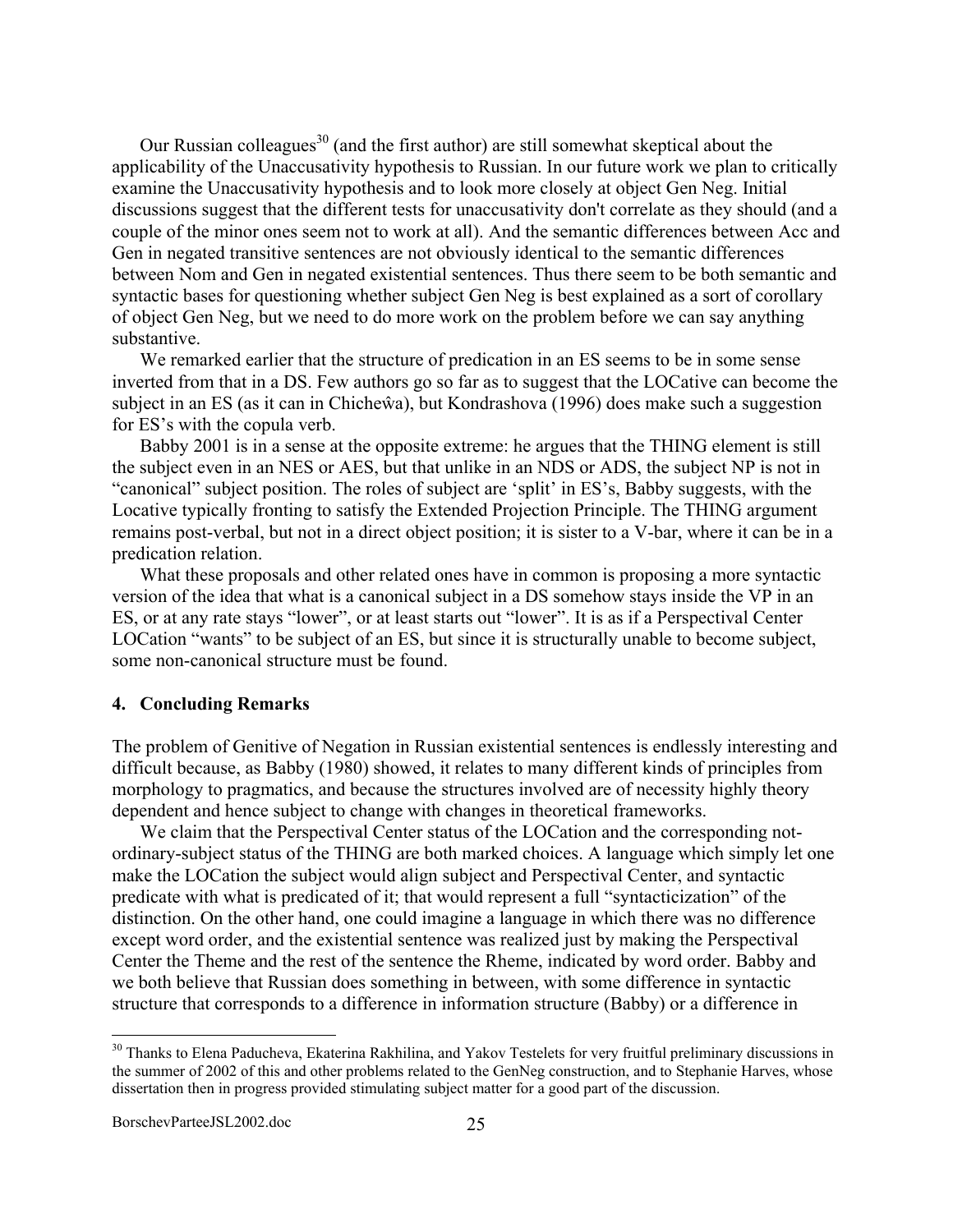perspective structure (us). We have argued that perspective structure isn't equivalent to Theme-Rheme structure, although it may well correlate with theme-rheme choices, since both the lexical argument structure choices and the theme-rheme choices relate to "what you want to talk about".

 This construction continues to be interesting not only in its own right for the many puzzles it presents, but also as a vehicle for exploring the interactions among lexical semantics of verbs, argument structures and their "rearrangements", the notion of existential constructions, and the pragmatics of assertion, negation, and presupposition. We believe that Babby identified most of the relevant principles, and simultaneously uncovered the absence of any single theoretical framework that could do them full justice. As theories develop, the Genitive of Negation provides a challenging test for them.

#### **References**

Abels, Klaus. (2000) "The genitive of negation in Russian". Ms., University of Connecticut.

- Apresjan, Jurij D. (1980) *Tipy informacii dlja poverxnostno-semantičeskogo komponenta modeli* "*Smysl*  ⇔ *Tekst*" [*Types of Information for the Surface-Semantic Component of the Model* "*Meaning* ⇔ *Text*"]. Vienna: Wiener Slavistische Almanach, Sonderband 1, and Moscow: Škola "Jazyki Russkoj Kultury".
- Apresjan, Jurij D. (1985) "Syntaksičeskie priznaki leksem [Syntactic features of lexemes]". *Russian Linguistics* 9: 289-317.
- Apresjan, Jurij D. (1986) Deiksis v grammatike i leksike i naivnaja model' mira [Deixis in grammar and lexicon and the naïve model of the world]. *Semiotika i Informatika* 28:5-33.
- Arutjunova, Nina D. (1976) *Predloženie i ego smysl* [*The Sentence and its Meaning*]*.* Moscow: Nauka.
- Arutjunova, Nina D. (1997) *Bytijnye predloženija* [*Existential Sentences*]*.* Enciklopedija "Russkij jazyk". Moscow: Bol'šaja Rossijskaja Enciklopedija, 57-59.
- Arutjunova, Nina D. and E.N. Širjaev. 1983. *Russkoe predloženie. Bytijnyj tip (struktura i značenie).*  [*The Russian Sentence. The Existential Type (Structure and Meaning)*]*.* Moscow: Russkij jazyk.
- Babby, Leonard. (1980) *Existential Sentences and Negation in Russian*. Ann Arbor, MI: Karoma Publishers.
- Babby, Leonard. (2001) "The genitive of negation: a unified analysis". Steven Franks et al., eds. *Annual Workshop on Formal Approaches to Slavic Linguistics: The Bloomington Meeting 2000 (FASL 9).* Ann Arbor, MI: Michigan Slavic Publications, 39-55.
- Bailyn, John F. (1997) "Genitive of negation is obligatory". Wayles Browne et al., eds. *Annual Workshop on Formal Approaches to Slavic Linguistics: The Cornell Meeting 1995* (*FASL 4*). Ann Arbor, MI: Michigan Slavic Publications, 84-114.
- Barwise, Jon and John Perry. (1981) "Situations and attitudes". *The Journal of Philosophy* 78: 668-91.
- Borschev, Vladimir and Barbara H. Partee. (1998a) "Formal and lexical Semantics and the genitive in negated existential sentences in Russian". Željko Bosković et al., eds. *Formal Approaches to Slavic Linguistics: The Connecticut Meeting 1997.* Ann Arbor: Michigan Slavic Publications, 75-96.
- Borschev, Vladimir and Barbara H. Partee. (1998b) "Bytijnye predloženija i otricanie v russkom jazyke: semantika i kommunikativnaja struktura [Existential sentences and negation in Russian: semantics and communicative structure]". A.S. Narin'yani, ed. *Dialogue* '*98: Computational Linguistics and its Applications.* Kazan: Xéter, 173-182.
- Borschev, Vladimir, and Barbara H. Partee. (2002a) "The Russian genitive of negation in existential sentences: the role of Theme-Rheme structure reconsidered. Eva Hajičová et al., eds. *Travaux du Cercle Linguistique de Prague* (*nouvelle série*). Amsterdam: John Benjamins Pub. Co. , 185-250.

BorschevParteeJSL2002.doc 26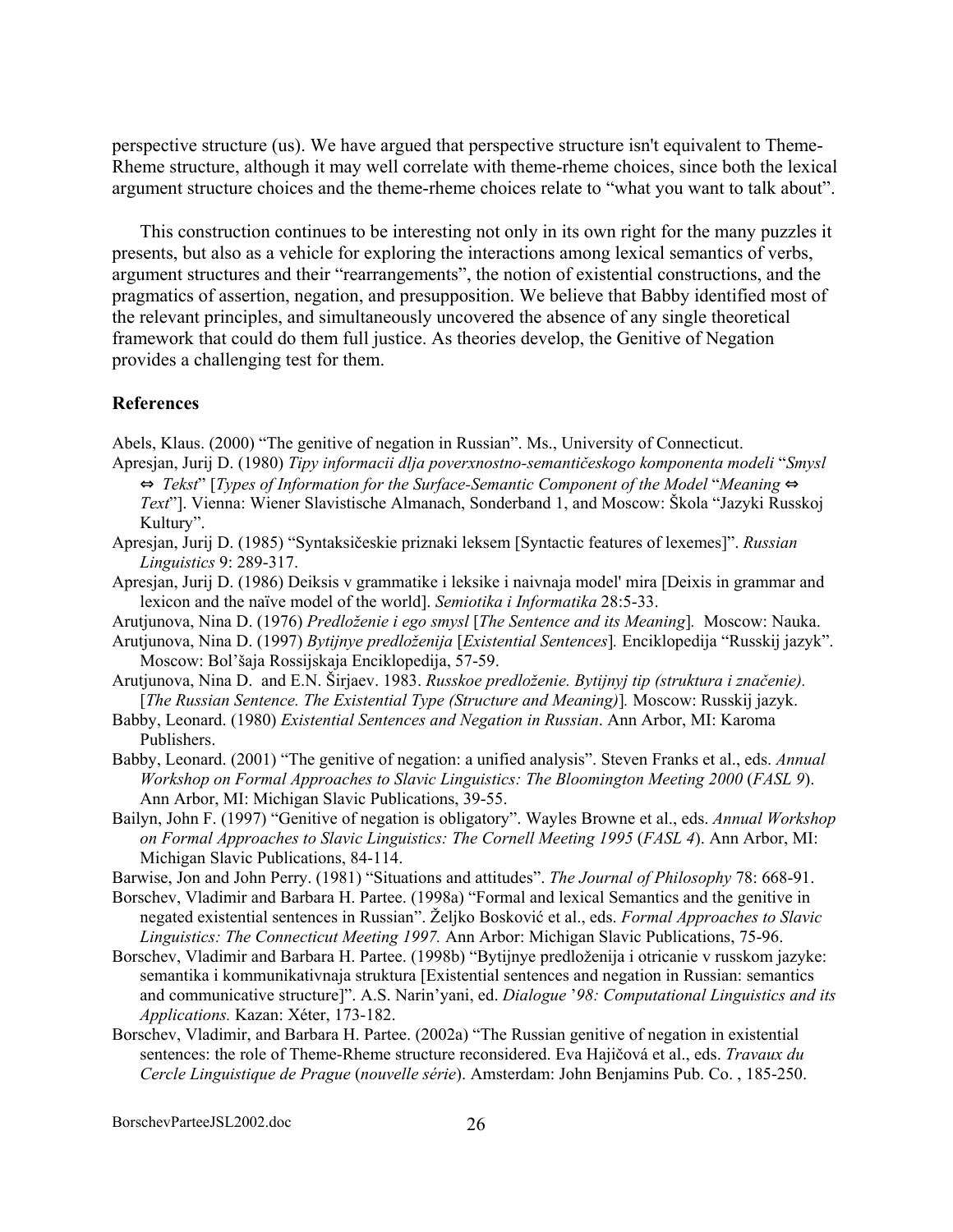- Borschev, Vladimir, and Barbara H. Partee. (2002b) "O semantike bytijnyx predloženij (On the semantics of existential sentences)". *Semiotika i Informatika* 37. Moscow:VINITI, 59-78
- Brown, Sue. (1999) *The Syntax of Negation in Russian: A Minimalist Approach.* Stanford: CSLI Publications.
- Carlson, Gregory N. (1977/1980) *Reference to Kinds in English.* Ph.D. dissertation, University of Massachusetts, Amherst. Published 1980 by Garland Press, New York.
- Chvany, Catherine V. (1975) *On the Syntax of BE-Sentences in Russian.* Cambridge, MA: Slavica.
- Comorovski, Ileana. (1995) "On quantifier strength and partitive noun phrases". Emmon Bach et al., eds. *Quantification in Natural Languages*. Dordrecht: Kluwer, 145-177.
- Comrie, Bernard. (1980) "Foreword". Leonard H. Babby, *Existential Sentences and Negation in Russian*. Ann Arbor, MI: Karoma Publishers, xi-xix.
- Crockett, Dina. (1976) *Agreement in Contemporary Standard Russian.* Cambridge, MA: Slavica.
- Dahl, Östen. (1969) *Topic and Comment: A Study in Russian and General Transformational Grammar.* Stockholm: Almkvist and Wiksell. (*Acta Universitas Gothoburgensis, Slavica Gothoburgensia,* 4.)
- Erteschik-Shir, Nomi. (1997) *The Dynamics of Focus Structure*. Cambridge: Cambridge University Press. (*Cambridge Studies in Linguistics* 84.)
- Fillmore, Charles. (1971) *Lectures on Deixis.* Bloomington: Indiana University Linguistics Club.
- Givón, Talmy. (1975) "Negation in language: pragmatics, function, ontology". *Working Papers in Linguistic Universals 18.* Stanford: Language Universals Project, Department of Linguistics, Stanford University, 59-116.
- Guéron, J. (1980) "On the syntax and semantics of PP extraposition". *Linguistic Inquiry* 11: 637-78.
- Gundel, Jeannette. (1974) *The Role of Topic and Comment in Linguistic Theory.* Ph.D. dissertation, University of Texas at Austin. Reproduced by Indiana University Linguistics Club, Bloomington, 1977.
- Hajičová, Eva. (1973) "Negation and Topic vs. Comment". *Philologia Pragensia* 16: 81-93.
- Hajičová, Eva. (1974) "Meaning, presupposition and allegation". *Philologia Pragensia* 17:18-25.
- Hajičová, Eva. (1984) "On presupposition and allegation". Petr Sgall, ed. *Contributions to Functional Syntax, Semantics and Language Comprehension*. Amsterdam: John Benjamins, 99-122.
- Höhle, T. (1992) "Über Verum-Fokus im Deutschen". J. Jacobs, ed. *Informationsstruktur und Grammatik*. Opladen: Westdeutscher Verlag, 112-41.
- Ickovič, V.A. (1974) "Očerki sintaksičeskoj normy [Remarks on the syntactic norm]". G.A.Zolotova, ed. *Sintaksis i norma*. Moscow: Nauka, 43-106.
- Jackendoff, Ray. (1972) *Semantic Interpretation in Generative Grammar*. Cambridge: MIT Press.
- Jackendoff, Ray. (1990) *Semantic Structures*. Cambridge: MIT Press.
- Jacobs, J., ed. (1992) *Informationstruktur und Grammatik.* (*Linguistische Beiträge*, Sonderheft 4.)
- Junghanns, Uwe and Gerhild Zybatow. (1997) "Syntax and information structure of Russian clauses". Wayles Browne et al., eds. *FASL 7, The Cornell Meeting*. Ann Arbor, MI: Michigan Slavic Publications, 289-319.
- Kondrashova, Natalia. (1996) *The Syntax of Existential Quantification*. Ph.D. dissertation, University of Wisconsin, Madison.
- Kovtunova, I.I. (1976) *Sovremennyj russkij jazyk: porjadok slov i aktual'noe členenie predloženija*  [*Modern Russian: word order and the communicative structure of a sentence*]*.* Moscow: Russkij jazyk.
- Kratzer, Angelika. (1995) "Stage-level and individual-level predicates". Gregory N. Carlson and Francis Jeffry Pelletier, eds. *The Generic Book*. Chicago: University of Chicago Press, 125-75.
- Krylova, O.A. and S.A. Xavronina. (1976) *Word Order in Russian Sentences.* Moscow: Russkij jazyk.
- Kuroda, S.-Y. (1972) "The categorical and the thetic judgment (evidence from Japanese)". *Foundations of Language* 2: 153-85.

BorschevParteeJSL2002.doc 27